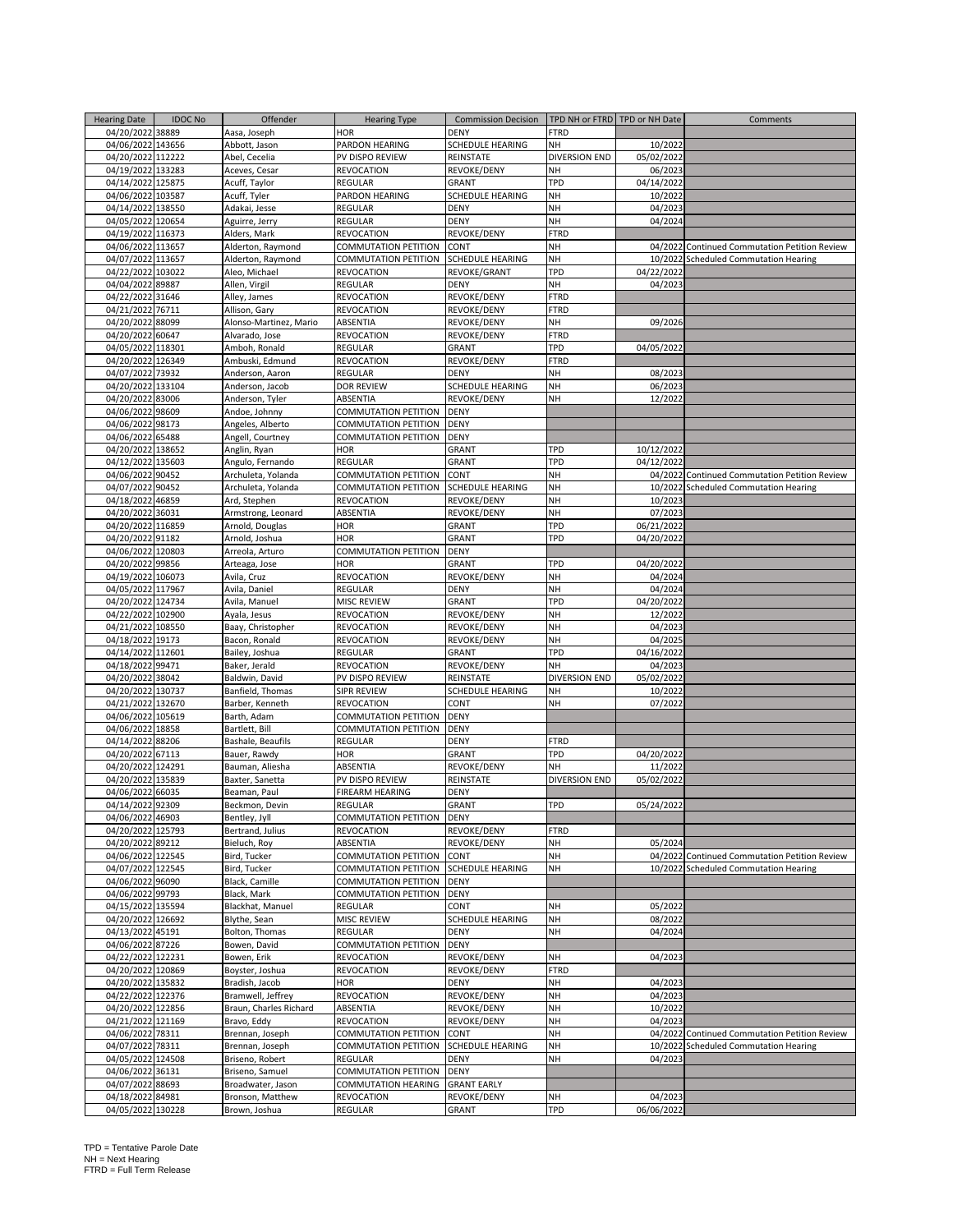| 04/20/2022 41677     | Brown, Larry           | HOR                  | <b>DENY</b>             | <b>FTRD</b>          |            |                                                   |
|----------------------|------------------------|----------------------|-------------------------|----------------------|------------|---------------------------------------------------|
| 04/18/2022 105700    | Brown, Tyler           | REVOCATION           | REVOKE/GRANT            | TPD                  | 04/18/2022 |                                                   |
| 04/06/2022 56035     | Browne, Paul           | FIREARM HEARING      | SCHEDULE HEARING        | NH                   |            | 10/2022 Scheduled Firearms Restoration Hearing in |
|                      |                        |                      |                         |                      |            |                                                   |
| 04/20/2022<br>128466 | Buell, Ryan            | <b>HOR</b>           | <b>GRANT</b>            | TPD                  | 04/20/2022 |                                                   |
| 04/06/2022 82872     | Burch, Jessica         | FIREARM HEARING      | <b>GRANT</b>            |                      |            | Commission elected to grant restoration           |
|                      |                        |                      |                         |                      |            |                                                   |
| 04/11/2022<br>50528  | Butler, Brian          | REGULAR              | <b>GRANT</b>            | TPD                  | 04/11/2022 |                                                   |
| 04/18/2022 90055     | Butler, Douglas        | REVOCATION           | REVOKE/DENY             | NH                   | 10/2023    |                                                   |
| 04/06/2022 136196    | Byram, Trevor          | COMMUTATION PETITION | <b>DENY</b>             |                      |            |                                                   |
|                      |                        |                      |                         |                      |            |                                                   |
| 04/05/2022 135572    | Byron, Austin          | REGULAR              | <b>GRANT</b>            | TPD                  | 04/05/2022 |                                                   |
| 04/06/2022 116450    | Cameron, John          | COMMUTATION PETITION | <b>DENY</b>             |                      |            |                                                   |
|                      |                        |                      |                         |                      |            |                                                   |
| 04/21/2022 123628    | Candler, Ryan          | REVOCATION           | REVOKE/DENY             | FTRD                 |            |                                                   |
| 04/20/2022<br>120902 | Cano, Nathaniel        | HOR                  | <b>DENY</b>             | NH                   | 04/2023    |                                                   |
| 04/20/2022<br>98843  | Cardona, Joshua        | SIPR REVIEW          | SCHEDULE HEARING        | NH                   | 11/2022    |                                                   |
|                      |                        |                      |                         |                      |            |                                                   |
| 04/06/2022<br>102609 | Cardoza, Martin        | COMMUTATION PETITION | <b>DENY</b>             |                      |            |                                                   |
| 04/19/2022<br>118171 | Carey, Gage            | REVOCATION           | REVOKE/GRANT            | TPD                  | 04/19/2022 |                                                   |
|                      |                        |                      |                         |                      |            |                                                   |
| 04/18/2022 122553    | Carter, Christian      | REVOCATION           | REVOKE/DENY             | NH                   | 04/2023    |                                                   |
| 04/20/2022 55378     | Carter, Thomas         | HOR                  | <b>GRANT</b>            | TPD                  | 06/25/2022 |                                                   |
| 04/21/2022 95419     | Casillas, Raymond      | REVOCATION           | REVOKE/DENY             | NH                   | 04/2023    |                                                   |
|                      |                        |                      |                         |                      |            |                                                   |
| 04/11/2022 135555    | Casio, Angelo          | REGULAR              | <b>DENY</b>             | NH                   | 11/2022    |                                                   |
| 04/20/2022 98702     | Castaneda-Ii, Paul     | REVOCATION           | REVOKE/DENY             | <b>FTRD</b>          |            |                                                   |
|                      |                        |                      |                         |                      |            |                                                   |
| 04/20/2022 123974    | Castro, Fidel          | ABSENTIA             | REVOKE/DENY             | NH                   | 10/2023    |                                                   |
| 04/06/2022 138210    | Cates, Nicholas        | COMMUTATION PETITION | <b>DENY</b>             |                      |            |                                                   |
| 04/15/2022<br>56506  | Caward, Johnathan      | REGULAR              | GRANT                   | TPD                  | 04/15/2022 |                                                   |
|                      |                        |                      |                         |                      |            |                                                   |
| 04/21/2022<br>109897 | Cedillo, Alex          | REVOCATION           | REVOKE/DENY             | NΗ                   | 10/2023    |                                                   |
| 04/15/2022 114853    | Chamberlin, David      | <b>REGULAR</b>       | CONT                    | NΗ                   | 05/2022    |                                                   |
|                      |                        |                      |                         |                      |            |                                                   |
| 04/06/2022 14822     | Chapa, Gilberto        | COMMUTATION PETITION | <b>DENY</b>             |                      |            |                                                   |
| 04/06/2022 116705    | Chaput, Thomas         | COMMUTATION PETITION | <b>DENY</b>             |                      |            |                                                   |
| 04/20/2022 108230    |                        | HOR                  |                         | TPD                  |            |                                                   |
|                      | Chavez, Reymundo       |                      | <b>GRANT</b>            |                      | 10/01/2022 |                                                   |
| 04/08/2022 102019    | Childers, Cody         | <b>REGULAR</b>       | <b>DENY</b>             | NH                   | 04/2026    |                                                   |
| 04/14/2022 125049    | Chipman, Tyler         | REGULAR              | <b>DENY</b>             | NH                   | 04/2023    |                                                   |
|                      |                        |                      |                         |                      |            |                                                   |
| 04/20/2022 118805    | Christesen, Robert     | MISC REVIEW          | MODIFICATION            |                      |            |                                                   |
| 04/08/2022 117934    | Christofferson, Joanne | REGULAR              | <b>GRANT</b>            | TPD                  | 04/08/2022 |                                                   |
|                      |                        |                      |                         |                      |            |                                                   |
| 04/06/2022 29534     | Clausen, James         | COMMUTATION PETITION | <b>DENY</b>             |                      |            |                                                   |
| 110019<br>04/20/2022 | Clay, Daniel           | PV DISPO REVIEW      | REINSTATE               | DIVERSION END        | 05/02/2022 |                                                   |
| 04/13/2022 25517     |                        | SIPR HEARING         | <b>DENY</b>             | <b>FTRD</b>          |            |                                                   |
|                      | Clinton, Joseph        |                      |                         |                      |            |                                                   |
| 04/20/2022 129513    | Cohen, John            | <b>HOR</b>           | <b>DENY</b>             | <b>FTRD</b>          |            |                                                   |
| 04/12/2022 126339    | Coker, Brandon         | REGULAR              | GRANT                   | TPD                  | 04/12/2022 |                                                   |
|                      |                        |                      |                         |                      |            |                                                   |
| 04/20/2022 72899     | Combs, Curtis          | PV DISPO REVIEW      | REINSTATE/DISCHARGE     | <b>DIVERSION END</b> | 04/22/2022 |                                                   |
| 04/14/2022 97378     | Combs, Destiny         | <b>REGULAR</b>       | <b>DENY</b>             | NΗ                   | 07/2023    |                                                   |
|                      |                        |                      |                         |                      |            |                                                   |
| 04/18/2022<br>88942  | Contreras, Jerad       | REVOCATION           | REVOKE/DENY             | <b>FTRD</b>          |            |                                                   |
| 04/06/2022 106818    | Cook, John             | COMMUTATION PETITION | <b>DENY</b>             |                      |            |                                                   |
| 04/06/2022 25564     | Cooke, Max             | COMMUTATION PETITION | <b>DENY</b>             |                      |            |                                                   |
|                      |                        |                      |                         |                      |            |                                                   |
| 04/21/2022 135722    | Coon, Tracy            | REVOCATION           | REVOKE/GRANT            | TPD                  | 04/21/2022 |                                                   |
| 04/18/2022 47764     | Copenhaver, Jacqueline | REVOCATION           | REVOKE/DENY             | NH                   | 04/2024    |                                                   |
|                      |                        |                      |                         |                      |            |                                                   |
| 04/14/2022 118525    | Correa, Nicholas       | REGULAR              | GRANT                   | TPD                  | 04/14/2022 |                                                   |
| 04/18/2022<br>92083  | Cota, James            | REVOCATION           | REVOKE/DENY             | NH                   | 06/2025    |                                                   |
| 04/06/2022 83938     | Cottrell, Joshua       | REMIT FINES HEARING  | <b>DENY</b>             |                      |            |                                                   |
|                      |                        |                      |                         |                      |            |                                                   |
| 04/15/2022 138720    | Courts, James          | REGULAR              | <b>DENY</b>             | NH                   | 04/2023    |                                                   |
| 04/20/2022 129086    | Couto, Steven          | <b>HOR</b>           | GRANT                   | TPD                  | 10/08/2022 |                                                   |
|                      |                        |                      |                         |                      |            |                                                   |
| 04/06/2022 101470    | Cox, Spencer           | COMMUTATION PETITION | <b>DENY</b>             |                      |            |                                                   |
| 04/11/2022 119671    | Crumrine, Michael      | REGULAR              | DENY                    | NΗ                   |            |                                                   |
| 04/14/2022 137583    | Cumbie, Bryon          | REGULAR              | <b>DENY</b>             |                      |            |                                                   |
|                      |                        |                      |                         |                      | 01/2023    |                                                   |
| 04/15/2022 91575     | Cummings, Anthony      | REGULAR              |                         | NH                   | 04/2023    |                                                   |
| 04/20/2022 85519     |                        |                      | <b>GRANT</b>            | TPD                  | 04/15/2022 |                                                   |
|                      |                        |                      |                         |                      |            |                                                   |
|                      | Cummings, Shauna       | ABSENTIA             | REVOKE/DENY             | NH                   | 10/2022    |                                                   |
| 04/06/2022 140509    | Cunningham, Jacob      | COMMUTATION PETITION | <b>DENY</b>             |                      |            |                                                   |
| 04/20/2022 121523    | Cunningham, Marlin     | HOR                  | GRANT                   | TPD                  | 04/20/2022 |                                                   |
|                      |                        |                      |                         |                      |            |                                                   |
| 04/20/2022 119613    | Dacey, Timothy         | SIPR REVIEW          | DENY                    |                      |            |                                                   |
| 04/22/2022 108571    | Dains, Ridge           | REVOCATION           | REVOKE/GRANT            | TPD                  | 04/22/2022 |                                                   |
| 04/20/2022 26692     | Danca, Joseph          | HOR                  | <b>DENY</b>             | <b>FTRD</b>          |            |                                                   |
|                      |                        |                      |                         |                      |            |                                                   |
| 04/21/2022 121955    | Davenport, Tyler       | REVOCATION           | REVOKE/DENY             | NH                   | 04/2023    |                                                   |
| 04/19/2022 61208     | Davis, Michael         | REVOCATION           | REVOKE/GRANT            | TPD                  | 04/19/2022 |                                                   |
|                      |                        |                      |                         |                      |            |                                                   |
| 04/22/2022<br>27018  | Davis, Robert          | REVOCATION           | REVOKE/DENY             | NH                   | 04/2023    |                                                   |
| 04/06/2022 138117    | Davis, Shayna          | COMMUTATION PETITION | <b>DENY</b>             |                      |            |                                                   |
| 04/20/2022 127894    | De Shazo, Robert       | <b>HOR</b>           | <b>GRANT</b>            | TPD                  | 10/22/2022 |                                                   |
|                      |                        |                      |                         |                      |            |                                                   |
| 04/06/2022 64525     | Dean, Joshua           | COMMUTATION PETITION | <b>DENY</b>             |                      |            |                                                   |
| 04/20/2022 118944    | Deblieck, Casey        | <b>REVOCATION</b>    | REVOKE/DENY             | <b>FTRD</b>          |            |                                                   |
|                      | Deems, Jason           |                      |                         |                      |            |                                                   |
| 04/06/2022 90660     |                        | COMMUTATION PETITION | CONT                    | NH                   |            | 04/2022 Continued Commutation Petition Review     |
| 04/07/2022 90660     | Deems, Jason           | COMMUTATION PETITION | <b>SCHEDULE HEARING</b> | NΗ                   |            | 10/2022 Scheduled Commutation Hearing in          |
| 04/20/2022 130915    | Dehaas, Michael        | <b>HOR</b>           | <b>GRANT</b>            | TPD                  | 04/20/2022 |                                                   |
|                      |                        |                      |                         |                      |            |                                                   |
| 04/14/2022 118163    | Delcambre, Dakota      | REGULAR              | <b>GRANT</b>            | TPD                  | 04/14/2022 |                                                   |
| 04/20/2022 122330    | Deluna, Javier         | HOR                  | <b>GRANT</b>            | TPD                  | 10/09/2022 |                                                   |
|                      |                        |                      |                         |                      |            |                                                   |
| 04/18/2022 58360     | Dennison, Nicky        | REVOCATION           | REVOKE/DENY             | <b>FTRD</b>          |            |                                                   |
| 04/06/2022<br>107857 | Denny, Dereck          | COMMUTATION PETITION | <b>DENY</b>             |                      |            |                                                   |
| 04/12/2022 57814     | Denton, Jordan         | REGULAR              | CONT                    | NΗ                   | 07/2022    |                                                   |
|                      |                        |                      |                         |                      |            |                                                   |
| 04/06/2022 128368    | Denton, Sarah          | COMMUTATION PETITION | CONT                    | NH                   |            | 04/2022 Continued Commutation Petition Review     |
| 04/07/2022 128368    | Denton, Sarah          | COMMUTATION PETITION | <b>DENY</b>             | NH                   |            | 11/2022 Commission denied Commutation             |
|                      |                        |                      |                         |                      |            |                                                   |
| 04/11/2022 64862     | Devaney, Jerrod        | <b>REGULAR</b>       | <b>DENY</b>             | NH                   | 04/2023    |                                                   |
| 04/22/2022 23558     | Dewitte, Bryan         | REVOCATION           | REVOKE/GRANT            | TPD                  | 04/22/2022 |                                                   |
| 04/20/2022 71286     | Diaz, Daxx             | PV DISPO REVIEW      | REINSTATE               | DIVERSION END        | 05/02/2022 |                                                   |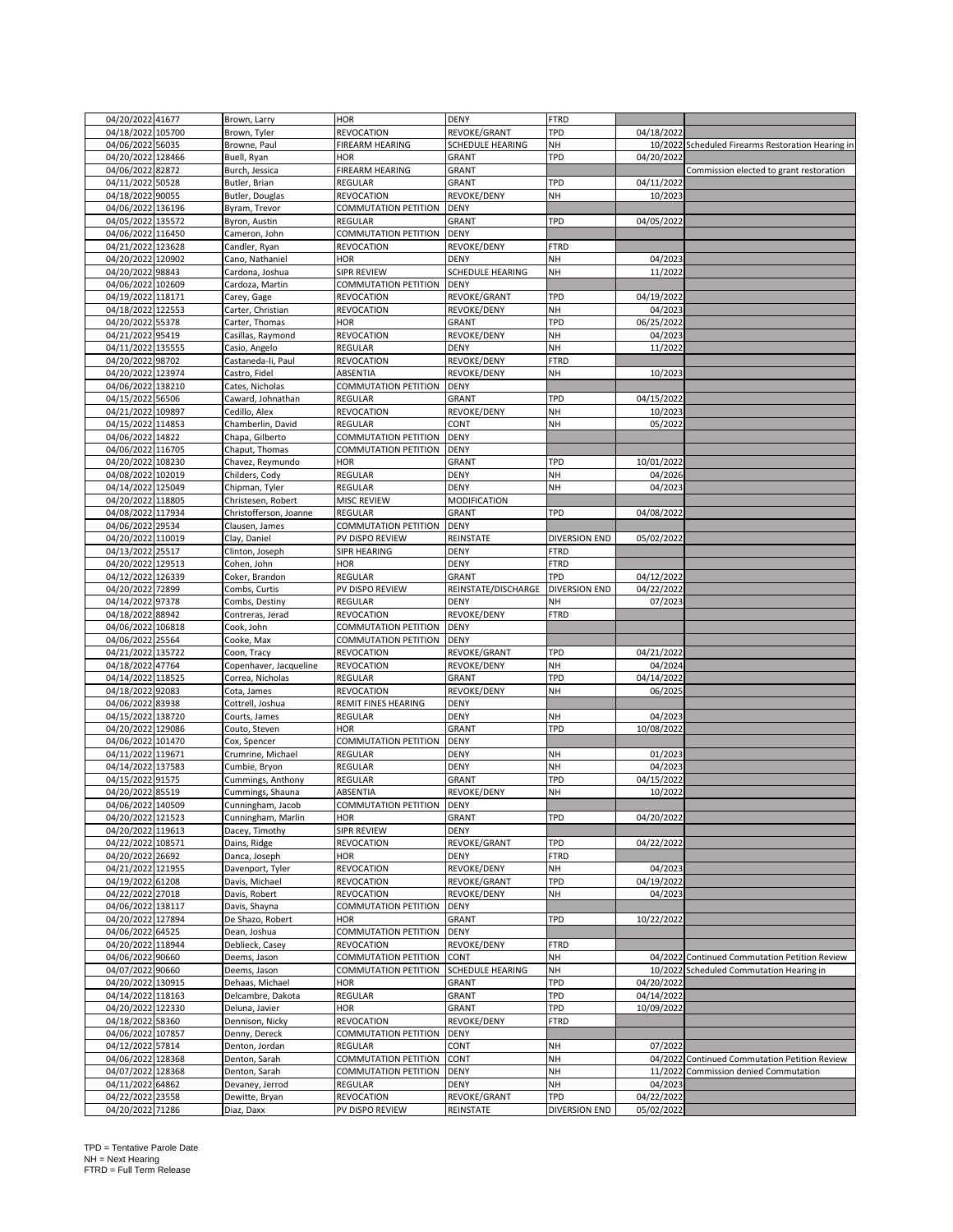| 04/06/2022 56813  |                   | Dick, Kenneth                 | COMMUTATION PETITION DENY |                      |             |            |  |
|-------------------|-------------------|-------------------------------|---------------------------|----------------------|-------------|------------|--|
| 04/20/2022 71882  |                   | Dickerson, Thomas             | ABSENTIA                  | REVOKE/DENY          | NΗ          | 02/2024    |  |
|                   |                   |                               |                           |                      | TPD         |            |  |
| 04/20/2022 111851 |                   | Dietz, Myra                   | hor                       | GRANT                |             | 10/26/2022 |  |
| 04/20/2022 126966 |                   | Divine, Sierra                | HOR                       | <b>DENY</b>          | NH          | 04/2023    |  |
| 04/18/2022 81891  |                   | Dixon, Daniel                 | REVOCATION                | REVOKE/GRANT         | TPD         | 04/18/2022 |  |
| 04/13/2022 99691  |                   | Dixson, Devon                 | REGULAR                   | GRANT                | TPD         | 06/03/2022 |  |
| 04/20/2022 127577 |                   | Domach, Chankuoth             | <b>DOR REVIEW</b>         | SCHEDULE HEARING     | <b>NH</b>   | 02/2023    |  |
| 04/15/2022 114176 |                   | Dominguez, Gilbert            | REGULAR                   | GRANT                | TPD         | 04/15/2022 |  |
| 04/20/2022 117009 |                   | Doser, Damion                 | HOR                       | GRANT                | TPD         | 04/20/2022 |  |
| 04/07/2022 93394  |                   | Draper, Michael               | COMMUTATION HEARING       | <b>GRANT EARLY</b>   |             |            |  |
| 04/08/2022 86279  |                   | Duborko, Andrew               | <b>REGULAR</b>            | GRANT                | TPD         | 04/08/2022 |  |
| 04/12/2022 96609  |                   | Dunn, Shane                   | REGULAR                   | GRANT                | TPD         | 04/12/2022 |  |
| 04/08/2022 18910  |                   | Dunn, William                 | REGULAR                   | GRANT                | TPD         | 04/08/2022 |  |
| 04/14/2022 108294 |                   |                               |                           |                      | NH          |            |  |
|                   |                   | Dye, Jordan                   | SIPR HEARING              | DENY                 |             | 04/2024    |  |
| 04/20/2022 98990  |                   | Edde, Justin                  | HOR                       | <b>GRANT</b>         | TPD         | 04/20/2022 |  |
| 04/11/2022 139919 |                   | Edwards, Dominick             | <b>REGULAR</b>            | <b>DENY</b>          | NH          | 04/2024    |  |
| 04/19/2022 77786  |                   | Edwards, Jack                 | REVOCATION                | CONT                 | NH          | 06/2022    |  |
| 04/20/2022 115804 |                   | Ellis, Andrew                 | <b>MISC REVIEW</b>        | <b>MODIFICATION</b>  |             |            |  |
| 04/20/2022 111200 |                   | Ellis, Caleb                  | MISC REVIEW               | SCHEDULE HEARING     | <b>NH</b>   | 08/2022    |  |
| 04/20/2022 76496  |                   | Escamilla, Deborah            | HOR                       | GRANT                | TPD         | 04/20/2022 |  |
| 04/20/2022 116076 |                   | Evans, Daniel                 | HOR                       | GRANT                | TPD         | 08/13/2022 |  |
| 04/21/2022 128859 |                   | Evans, Jordan                 | REVOCATION                | REVOKE/DENY          | <b>FTRD</b> |            |  |
| 04/20/2022 107383 |                   | Fayle, Christopher            | ABSENTIA                  | REVOKE/DENY          | NΗ          | 02/2023    |  |
| 04/20/2022 83011  |                   | Fenton, Larry                 | REVOCATION                | REVOKE/DENY          | <b>FTRD</b> |            |  |
| 04/19/2022 118408 |                   | Fergusson, Jacob              | REVOCATION                | REVOKE/GRANT         | TPD         | 04/19/2022 |  |
| 04/20/2022 104661 |                   | Fierro, Arthur                | HOR                       |                      | TPD         | 10/06/2022 |  |
| 04/15/2022 128593 |                   |                               |                           | GRANT<br><b>DENY</b> | <b>FTRD</b> |            |  |
|                   |                   | Figueroa, Cameron             | REGULAR                   |                      |             |            |  |
| 04/11/2022 131627 |                   | Fisher, Kayden                | <b>REGULAR</b>            | DENY                 | NΗ          | 04/2024    |  |
| 04/20/2022 108134 |                   | Fitzpatrick, Stacie           | HOR                       | GRANT                | TPD         | 04/20/2022 |  |
| 04/20/2022 107490 |                   | Fladhammer, Margaret          | ABSENTIA                  | REVOKE/DENY          | FTRD        |            |  |
| 04/20/2022 34687  |                   | Fletcher, William             | SIPR REVIEW               | <b>DENY</b>          |             |            |  |
| 04/21/2022 26389  |                   | Flores, Arturo                | REVOCATION                | REVOKE/DENY          | <b>NH</b>   | 04/2024    |  |
| 04/20/2022 120163 |                   | Flores, Ramon                 | <b>DOR REVIEW</b>         | SCHEDULE HEARING     | NH          | 03/2023    |  |
| 04/20/2022 118605 |                   | Flores-Gonzalez, Sandra       | HOR                       | DENY                 | FTRD        |            |  |
| 04/15/2022 119454 |                   | Flurry, Colin                 | REGULAR                   | <b>GRANT</b>         | TPD         | 04/15/2022 |  |
| 04/06/2022 118610 |                   | Fontno, Raymond               | COMMUTATION PETITION      | <b>DENY</b>          |             |            |  |
| 04/12/2022 109279 |                   | Ford, Edward                  | REGULAR                   | DENY                 | NΗ          | 04/2023    |  |
| 04/20/2022 129683 |                   | Forest, Joshua                | <b>MISC REVIEW</b>        | <b>DENY</b>          |             |            |  |
| 04/15/2022 93534  |                   | Foster, Heather               | REVOCATION                | CONT                 | NH          | 05/2022    |  |
| 04/06/2022 65207  |                   | Frazier, Jason                | MISC REVIEW               | MODIFICATION         |             |            |  |
| 04/08/2022 61417  |                   | Freeman, Carl                 | REGULAR                   | GRANT                | TPD         | 04/08/2022 |  |
| 04/15/2022 98619  |                   | Froman, Bruce                 | REGULAR                   |                      | TPD         | 10/09/2022 |  |
|                   |                   |                               |                           | GRANT                |             |            |  |
| 04/20/2022 26509  |                   | Fuentes, Anastacio            | MISC REVIEW               | DENY                 |             |            |  |
| 04/21/2022 111554 |                   | Fuentes, Austin               | REVOCATION                | REVOKE/DENY          | NΗ          | 04/2023    |  |
| 04/06/2022 103762 |                   | Fuller, Howard                | COMMUTATION PETITION      | <b>DENY</b>          |             |            |  |
| 04/12/2022 123259 |                   | Fulton, Jack                  | REGULAR                   | DENY                 | FTRD        |            |  |
| 04/20/2022 74596  |                   | Garcia, Gilbert               | HOR                       | GRANT                | TPD         | 04/20/2022 |  |
| 04/06/2022 112974 |                   | Garcia, Javier                | COMMUTATION PETITION      | <b>DENY</b>          |             |            |  |
| 04/20/2022 124233 |                   | Garcia, Juan                  | <b>HOR</b>                | GRANT                | TPD         | 04/20/2022 |  |
| 04/06/2022 57176  |                   | Garibay, Alfonso              | PARDON HEARING            | <b>GRANT</b>         |             |            |  |
| 04/20/2022 106401 |                   | Garrett, Nicholas             | HOR                       | DENY                 | FTRD        |            |  |
| 04/06/2022 88302  |                   | Gayton, Aurelio               | COMMUTATION PETITION      | DENY                 |             |            |  |
| 04/14/2022 124091 |                   | Gilreath, Jeffrey             | REGULAR                   | GRANT                | TPD         | 04/14/2022 |  |
| 04/20/2022 116742 |                   | Glad, Cody                    | HOR                       | GRANT                | TPD         | 04/20/2022 |  |
| 04/20/2022 117611 |                   |                               | ABSENTIA                  |                      | <b>NH</b>   | 02/2023    |  |
|                   |                   | Goes, Jeffrey<br>Gomez, Jesus |                           | REVOKE/DENY          | <b>TPD</b>  |            |  |
| 04/18/2022 121408 |                   |                               | <b>REVOCATION</b>         | REVOKE/GRANT         |             | 04/18/2022 |  |
| 04/11/2022 110899 |                   | Gonzales, Anthony             | REGULAR                   | DENY                 | NH          | 01/2023    |  |
| 04/20/2022 62366  |                   | Gonzalez-Salazar, Jesse       | HOR                       | GRANT                | TPD         | 04/20/2022 |  |
| 04/07/2022 91670  |                   | Goslin, Charles               | <b>REGULAR</b>            | GRANT                | TPD         | 04/07/2022 |  |
| 04/20/2022 125820 |                   | Granados, Willie              | <b>MISC REVIEW</b>        | <b>MODIFICATION</b>  |             |            |  |
| 04/19/2022 64675  |                   | Gratton, William              | REVOCATION                | REVOKE/DENY          | NH          | 04/2024    |  |
| 04/13/2022 120719 |                   | Graybill, Nathanial           | REGULAR                   | DENY                 | NH          | 01/2023    |  |
| 04/20/2022 129989 |                   | Green, Jessica                | ABSENTIA                  | REINSTATE/DISCHARGE  |             |            |  |
| 04/06/2022 130542 |                   | Green, Sean                   | COMMUTATION PETITION      | <b>DENY</b>          |             |            |  |
| 04/21/2022 84619  |                   | Guffey, Joshua                | <b>REVOCATION</b>         | REVOKE/GRANT         | <b>TPD</b>  | 04/21/2022 |  |
| 04/21/2022 63473  |                   | Gurule, Toby                  | REVOCATION                | REVOKE/DENY          | NH          | 04/2027    |  |
| 04/20/2022 91702  |                   | Gutierrez, Andres             | ABSENTIA                  | REVOKE/DENY          | NH          | 01/2023    |  |
| 04/06/2022 61066  |                   | Gutierrez, Eric               | PARDON HEARING            | SCHEDULE HEARING     | NH          | 10/2022    |  |
| 04/20/2022 103619 |                   | Guymon, Skylar                | <b>HOR</b>                | DENY                 | NH          | 04/2023    |  |
| 04/19/2022 65350  |                   | Haga, Michael                 | REVOCATION                | REVOKE/GRANT         | TPD         | 04/19/2022 |  |
|                   |                   | Halbert, Larry                |                           |                      |             |            |  |
| 04/06/2022 90512  |                   |                               | COMMUTATION PETITION      | <b>DENY</b>          |             |            |  |
| 04/20/2022 57536  |                   | Halbesleben, Thomas           | <b>SIPR REVIEW</b>        | SCHEDULE HEARING     | NΗ          | 07/2025    |  |
| 04/05/2022 103307 |                   | Hale, Kristopher              | REGULAR                   | <b>DENY</b>          | <b>FTRD</b> |            |  |
| 04/06/2022 99734  |                   | Hales, Ryan                   | COMMUTATION PETITION      | <b>DENY</b>          |             |            |  |
| 04/20/2022 90136  |                   | Halseth, Dennis               | <b>MISC REVIEW</b>        | MODIFICATION         |             |            |  |
| 04/20/2022 135004 |                   | Hamilton, Damyon              | HOR                       | CONT                 | <b>NH</b>   | 06/2022    |  |
| 04/06/2022 115095 |                   | Hamilton, Nathen              | COMMUTATION PETITION      | DENY                 |             |            |  |
| 04/20/2022 84025  |                   | Hand, Kristina                | MISC REVIEW               | MODIFICATION         |             |            |  |
|                   | 04/14/2022 122980 | Hanson, Gregory               | REGULAR                   | <b>GRANT</b>         | <b>TPD</b>  | 04/14/2022 |  |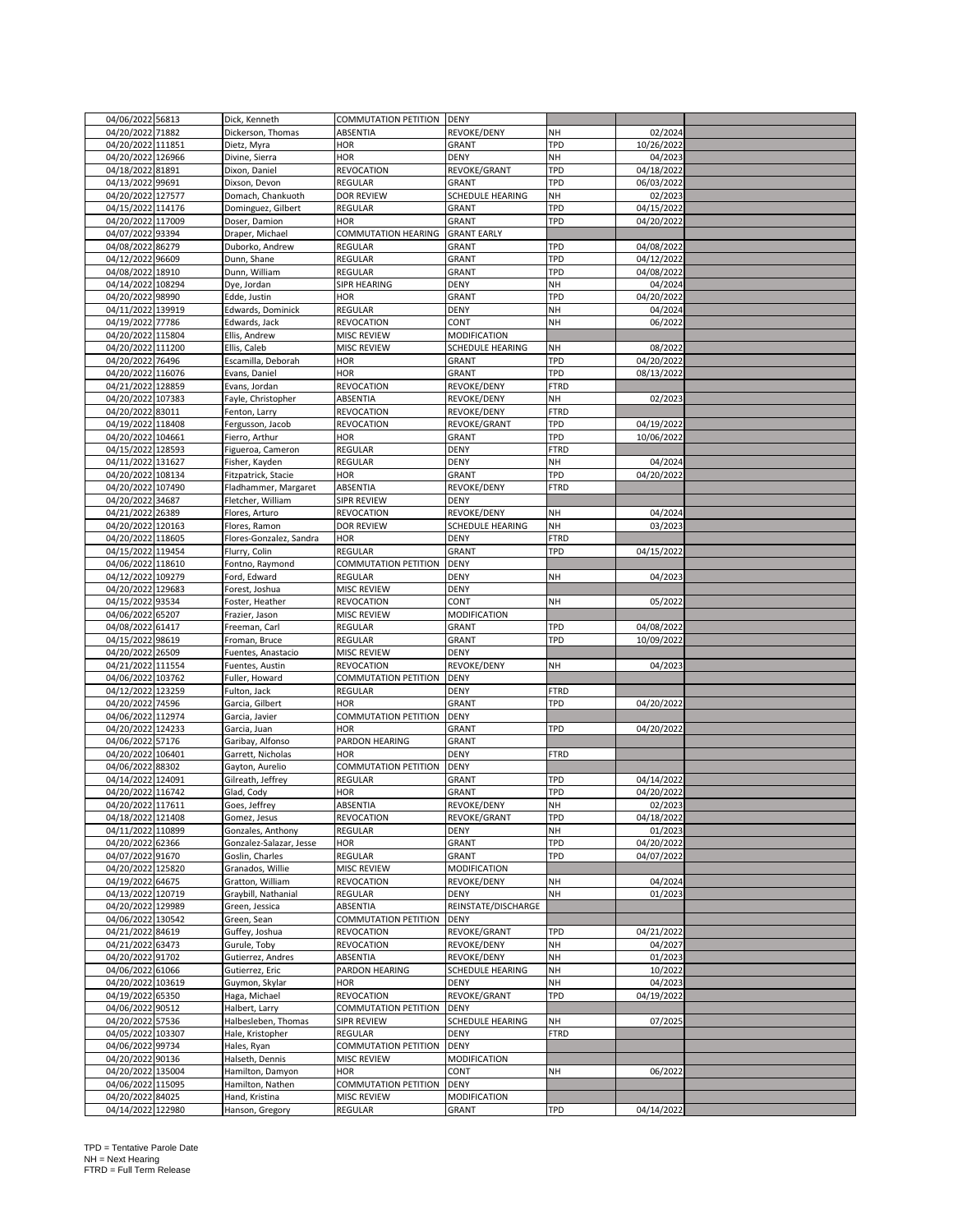| 04/13/2022 121228                     |                                   |                           |                                  |                      |                       |                                               |
|---------------------------------------|-----------------------------------|---------------------------|----------------------------------|----------------------|-----------------------|-----------------------------------------------|
|                                       | Harmon, David                     | REGULAR                   | <b>GRANT</b>                     | TPD                  | 04/13/2022            |                                               |
| 04/12/2022 30294                      | Harrod, Herbert                   | REGULAR                   | <b>GRANT</b>                     | TPD                  | 10/08/2022            |                                               |
| 04/20/2022 97154                      | Hart, Christopher                 | MISC REVIEW               | <b>GRANT</b>                     | TPD                  | 04/20/2022            |                                               |
| 04/20/2022 66284                      |                                   |                           |                                  |                      |                       |                                               |
|                                       | Harvey, John                      | DOR REVIEW                | NO ACTION TAKEN                  |                      |                       |                                               |
| 04/06/2022 45609                      | Hastings, Reo                     | COMMUTATION PETITION      | <b>DENY</b>                      |                      |                       |                                               |
| 04/06/2022 85213                      | Hathaway, Joshua                  | PARDON HEARING            | SCHEDULE HEARING                 | NΗ                   | 10/2022               |                                               |
| 04/12/2022 128331                     |                                   |                           |                                  |                      |                       |                                               |
|                                       | Hayes, Damien                     | REGULAR                   | <b>DENY</b>                      | NH                   | 04/2023               |                                               |
| 04/20/2022 105513                     | Heck, Jesse                       | ABSENTIA                  | REVOKE/DENY                      | NH                   | 06/2024               |                                               |
| 04/13/2022<br>107577                  | Heidelberger, Joseph              | REGULAR                   | <b>DENY</b>                      | <b>FTRD</b>          |                       |                                               |
|                                       |                                   |                           |                                  |                      |                       |                                               |
| 04/04/2022 100726                     | Hellickson, Timothy               | REGULAR                   | <b>GRANT</b>                     | TPD                  | 04/04/2022            |                                               |
| 04/20/2022 126589                     | Helmuth, Alexey                   | DOR REVIEW                | DENY                             | <b>FTRD</b>          |                       |                                               |
| 04/06/2022<br>40928                   | Henderson, Peter                  | PARDON HEARING            | <b>GRANT</b>                     |                      |                       |                                               |
|                                       |                                   |                           |                                  |                      |                       |                                               |
| 04/20/2022 116081                     | Henkel, Daniel                    | MISC REVIEW               | MODIFICATION                     |                      |                       |                                               |
| 04/22/2022 125269                     | Hering, Jennifer                  | REVOCATION                | REVOKE/GRANT                     | TPD                  | 04/22/2022            |                                               |
|                                       |                                   |                           |                                  | <b>FTRD</b>          |                       |                                               |
| 04/20/2022 129327                     | Hermosillo-Antolin, Luis          | SIPR HEARING              | DENY                             |                      |                       |                                               |
| 04/20/2022 82540                      | Hernandez, Isaac                  | MISC REVIEW               | <b>MODIFICATION</b>              |                      |                       |                                               |
| 04/07/2022 101237                     | Hernandez, Michael                | COMMUTATION HEARING       | <b>GRANT EARLY</b>               |                      |                       |                                               |
|                                       |                                   |                           |                                  |                      |                       |                                               |
| 04/20/2022 90293                      | Herren, Ryan                      | PV DISPO REVIEW           | REINSTATE                        | DIVERSION END        | 05/02/2022            |                                               |
| 04/06/2022 36058                      | Heyrend, Lanny                    | COMMUTATION PETITION      | <b>DENY</b>                      |                      |                       |                                               |
| 04/19/2022 106894                     | Hildeman, Richard                 | REVOCATION                | REVOKE/DENY                      | NH                   | 06/2023               |                                               |
|                                       |                                   |                           |                                  |                      |                       |                                               |
| 04/06/2022 141636                     | Hill, Garry                       | PARDON HEARING            | <b>GRANT</b>                     |                      |                       |                                               |
| 04/22/2022 98835                      | Hinton, Dominic                   | REVOCATION                | REVOKE/GRANT                     | TPD                  | 04/22/2022            |                                               |
|                                       |                                   |                           |                                  |                      |                       |                                               |
| 04/14/2022 117917                     | Hite, Colton                      | REGULAR                   | <b>DENY</b>                      | NH                   | 04/2023               |                                               |
| 04/06/2022 108276                     | Hoag, James                       | COMMUTATION PETITION      | <b>DENY</b>                      |                      |                       |                                               |
| 04/20/2022 131127                     | Hoffman, Justin                   | HOR                       | <b>GRANT</b>                     | TPD                  | 08/24/2022            |                                               |
|                                       |                                   |                           |                                  |                      |                       |                                               |
| 04/06/2022 18412                      | Hoffman, Michael                  | COMMUTATION PETITION      | <b>DENY</b>                      |                      |                       |                                               |
| 04/12/2022 131479                     | Holbrook, Eric                    | <b>REGULAR</b>            | DENY                             | NΗ                   | 04/2023               |                                               |
| 04/20/2022 141210                     |                                   | HOR                       | DENY                             | <b>FTRD</b>          |                       |                                               |
|                                       | Holley, Nicholas                  |                           |                                  |                      |                       |                                               |
| 04/20/2022 136700                     | Hollist, Brian                    | HOR                       | <b>GRANT</b>                     | TPD                  | 06/26/2022            |                                               |
| 04/18/2022 56482                      | Homan, Anthony                    | REVOCATION                | REVOKE/DENY                      | NH                   | 04/2027               |                                               |
|                                       |                                   |                           |                                  |                      |                       |                                               |
| 04/06/2022 70650                      | Honomichl, Christopher            | COMMUTATION PETITION      | <b>DENY</b>                      |                      |                       |                                               |
| 04/06/2022<br>85399                   | Hooley, Dan                       | COMMUTATION PETITION      | <b>DENY</b>                      |                      |                       |                                               |
|                                       |                                   |                           |                                  |                      |                       |                                               |
| 04/20/2022 94912                      | Houser, Jeremy                    | <b>HOR</b>                | <b>GRANT</b>                     | TPD                  | 04/20/2022            |                                               |
| 04/20/2022<br>98458                   | Hoy, Conner                       | PV DISPO REVIEW           | REINSTATE                        | <b>DIVERSION END</b> | 04/26/2022            |                                               |
| 04/20/2022 128716                     | Huitron, Jessica                  | MISC REVIEW               | <b>GRANT</b>                     | TPD                  | 04/20/2022            |                                               |
|                                       |                                   |                           |                                  |                      |                       |                                               |
| 04/20/2022 142406                     | Hunt, David                       | <b>HOR</b>                | <b>GRANT</b>                     | TPD                  | 04/20/2022            |                                               |
| 04/06/2022 71398                      | Hunter, Aaron                     | COMMUTATION PETITION      | <b>DENY</b>                      |                      |                       |                                               |
|                                       |                                   |                           |                                  |                      |                       |                                               |
| 04/20/2022 88606                      | Hunter, Zane                      | REVOCATION                | REVOKE/DENY                      | <b>FTRD</b>          |                       |                                               |
| 04/06/2022 100097                     | Hutchens, Reina                   | COMMUTATION PETITION      | <b>DENY</b>                      |                      |                       |                                               |
|                                       |                                   |                           |                                  |                      |                       |                                               |
|                                       |                                   |                           |                                  |                      |                       |                                               |
| 04/20/2022 84760                      | Hutchinson, Jason                 | <b>HOR</b>                | <b>GRANT</b>                     | TPD                  | 10/11/2022            |                                               |
| 04/11/2022 68132                      | Hyatt, David                      | REGULAR                   | <b>GRANT</b>                     | TPD                  | 10/04/2022            |                                               |
|                                       |                                   |                           |                                  |                      |                       |                                               |
| 04/08/2022<br>40889                   | Ibarra, Andrew                    | REGULAR                   | <b>GRANT</b>                     | TPD                  | 04/08/2022            |                                               |
| 04/12/2022 77977                      | Ibarra, Josue                     | REGULAR                   | <b>DENY</b>                      | NΗ                   | 04/2024               |                                               |
|                                       |                                   |                           |                                  |                      |                       |                                               |
| 04/19/2022 124248                     | Iniguez, Diana                    | REVOCATION                | REVOKE/DENY                      | NH                   | 04/2023               |                                               |
| 04/20/2022 65156                      | Isaac, Johnathan                  | PV DISPO REVIEW           | REINSTATE                        | DIVERSION END        | 04/20/2022            |                                               |
| 04/06/2022 104505                     | Iske, Daniel                      | COMMUTATION PETITION      | <b>DENY</b>                      |                      |                       |                                               |
|                                       |                                   |                           |                                  |                      |                       |                                               |
| 04/06/2022 109621                     | Jacoba, Maricar                   | COMMUTATION PETITION      | CONT                             | NΗ                   |                       | 04/2022 Continued Commutation Petition Review |
| 04/07/2022 109621                     | Jacoba, Maricar                   | COMMUTATION PETITION      | SCHEDULE HEARING                 | NH                   |                       | 10/2022 Scheduled Commutation Hearing         |
|                                       |                                   | COMMUTATION HEARING       | <b>GRANT EARLY</b>               |                      |                       |                                               |
| 04/07/2022 48172                      | Jacobs, Bryan                     |                           |                                  |                      |                       |                                               |
| 04/06/2022 24457                      | James, Joseph                     | COMMUTATION PETITION      | <b>DENY</b>                      |                      |                       |                                               |
| 04/20/2022 135787                     | Jeffs, Brandon                    | <b>HOR</b>                | <b>GRANT</b>                     | TPD                  | 05/30/2022            |                                               |
|                                       |                                   |                           |                                  |                      |                       |                                               |
| 04/06/2022 36343                      | Jenkins, Christopher              | COMMUTATION PETITION      | <b>DENY</b>                      |                      |                       |                                               |
| 04/04/2022 120936                     | Jensen, Jordan                    | REGULAR                   | <b>GRANT</b>                     | TPD                  | 04/04/2022            |                                               |
| 04/14/2022 137489                     | Jensen, Kenneth                   | MISC REVIEW               | MODIFICATION                     | TPD                  | 04/14/2022            |                                               |
|                                       |                                   |                           |                                  |                      |                       |                                               |
| 04/20/2022 45993                      | Jensen, Kurt                      | ABSENTIA                  | REVOKE/DENY                      | NΗ                   | 12/2023               |                                               |
| 04/12/2022 23124                      | Jensen, Wayne                     | <b>REGULAR</b>            | <b>GRANT</b>                     | TPD                  | 10/13/2022            |                                               |
| 04/12/2022 111678                     | Jimenez, Jacob                    | REGULAR                   | GRANT                            | TPD                  | 04/22/2022            |                                               |
|                                       |                                   |                           |                                  |                      |                       |                                               |
| 04/18/2022 89739                      | Jimenez, Juan                     | REVOCATION                | REVOKE/DENY                      | <b>FTRD</b>          |                       |                                               |
| 04/05/2022 137375                     | Jimenez-Ojeda, Antonio            | REGULAR                   | <b>GRANT</b>                     | TPD                  | 10/03/2022            |                                               |
|                                       |                                   |                           |                                  |                      |                       |                                               |
| 04/06/2022 82887                      | Johnson, David                    | COMMUTATION PETITION      | <b>DENY</b>                      |                      |                       |                                               |
| 04/05/2022 136451                     | Johnson, Dillon                   | <b>REGULAR</b>            | CONT                             | NΗ                   | 07/2022               |                                               |
| 04/06/2022 112199                     | Johnson, Eric                     | COMMUTATION PETITION      | <b>DENY</b>                      |                      |                       |                                               |
|                                       |                                   |                           |                                  |                      |                       |                                               |
| 04/20/2022 104127                     | Johnson, Holden                   | HOR                       | <b>GRANT</b>                     | TPD                  | 04/20/2022            |                                               |
| 04/20/2022 122715                     | Johnson, Isaiah                   | HOR                       | DENY                             | NH                   | 04/2023               |                                               |
| 04/06/2022 102304                     | Johnson, Nicholas                 | COMMUTATION PETITION      | <b>DENY</b>                      |                      |                       |                                               |
|                                       |                                   |                           |                                  |                      |                       |                                               |
| 04/20/2022 73557                      | Johnson, Shane                    | ABSENTIA                  | REVOKE/DENY                      | NH                   | 05/2023               |                                               |
| 04/08/2022 133783                     | Johnson, William                  | REGULAR                   | <b>DENY</b>                      | NH                   | 04/2027               |                                               |
|                                       |                                   |                           |                                  |                      |                       |                                               |
| 04/13/2022 87184                      | Johnston, Jeremy                  | REGULAR                   | <b>GRANT</b>                     | TPD                  | 04/13/2022            |                                               |
| 04/06/2022 33080                      | Jones, Charles                    | COMMUTATION PETITION      | <b>DENY</b>                      |                      |                       |                                               |
| 04/18/2022 26584                      | Jones, Darrell                    | REVOCATION                | REVOKE/DENY                      | <b>FTRD</b>          |                       |                                               |
|                                       |                                   |                           |                                  |                      |                       |                                               |
| 04/20/2022 72680                      | Jones, David                      | <b>HOR</b>                | DENY                             | NH                   | 04/2023               |                                               |
| 04/06/2022 38702                      | Jones, James                      | COMMUTATION PETITION      | <b>DENY</b>                      |                      |                       |                                               |
|                                       |                                   |                           |                                  |                      |                       |                                               |
| 04/13/2022 46369                      | Jordan, Christopher               | REGULAR                   | <b>GRANT</b>                     | TPD                  | 04/13/2022            |                                               |
| 04/20/2022 47122                      | Juarez, Kristina                  | MISC REVIEW               | DENY                             |                      |                       |                                               |
| 04/20/2022 112062                     | Kagarise, Jeffrey                 | <b>HOR</b>                | GRANT                            | TPD                  | 09/10/2022            |                                               |
|                                       |                                   |                           |                                  |                      |                       |                                               |
| 04/20/2022 23656                      | Keith, George                     | REVOCATION                | REVOKE/DENY                      | <b>FTRD</b>          |                       |                                               |
| 04/12/2022 41361                      | Keller, Jason                     | REGULAR                   | <b>DENY</b>                      | NH                   | 04/2023               |                                               |
|                                       |                                   |                           |                                  |                      |                       |                                               |
| 04/18/2022 117891<br>04/20/2022 56839 | Kelley, Daniel<br>Kellogg, Nathan | REVOCATION<br>SIPR REVIEW | REVOKE/GRANT<br>SCHEDULE HEARING | TPD<br>NH            | 04/18/2022<br>03/2023 |                                               |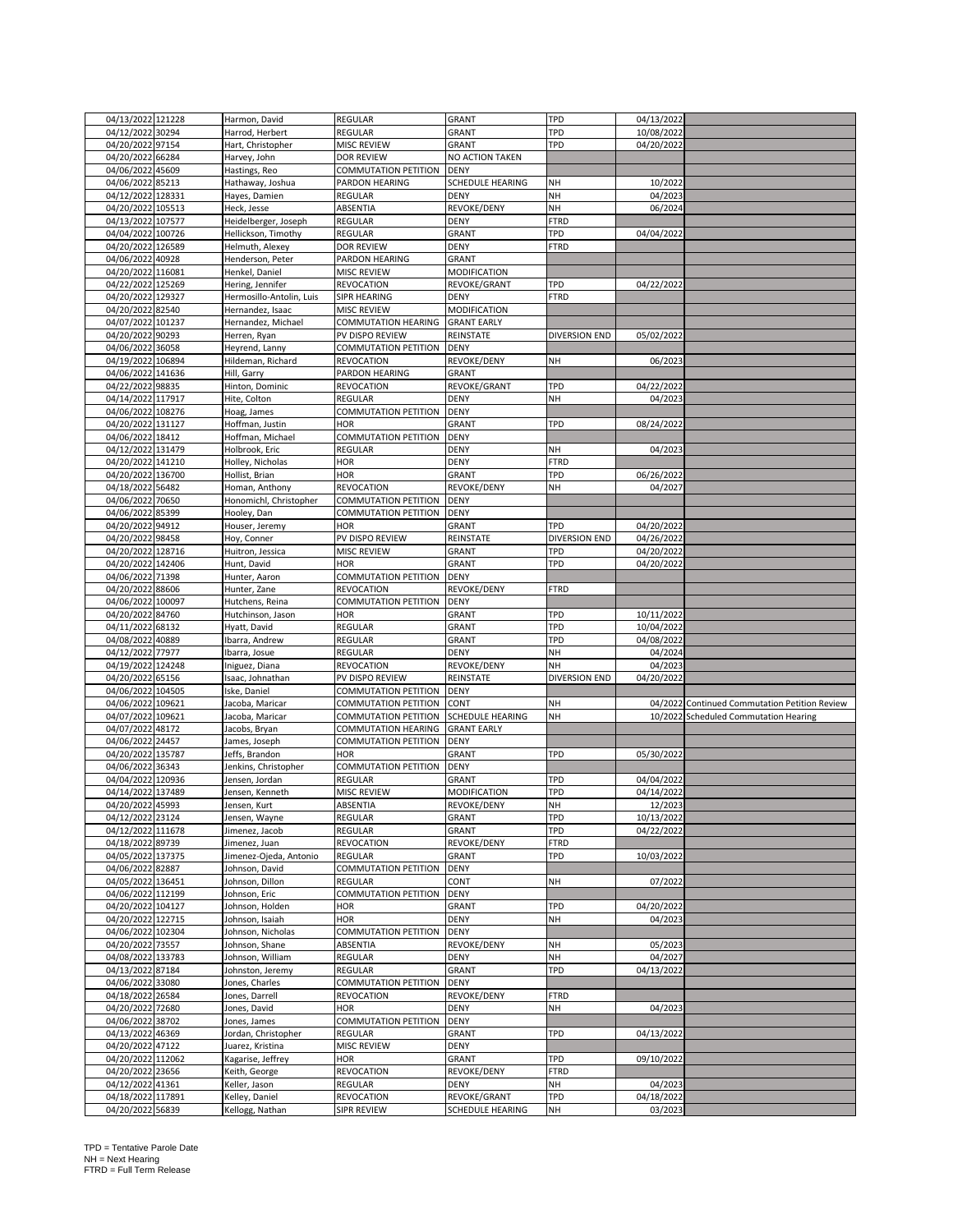| 04/20/2022 118526                    | Kennedy, Kyle              | <b>HOR</b>                  | GRANT                   | TPD                  | 04/20/2022 |                                               |
|--------------------------------------|----------------------------|-----------------------------|-------------------------|----------------------|------------|-----------------------------------------------|
| 04/06/2022 63601                     | Kenny, Christopher         | FIREARM HEARING             | <b>GRANT</b>            |                      |            | Commission elected to grant restoration       |
|                                      |                            |                             |                         |                      |            |                                               |
| 04/06/2022 74816                     | Keys, Anthony              | COMMUTATION PETITION        | <b>DENY</b>             |                      |            |                                               |
| 04/11/2022 56969                     | Kiele, Arthur              | REGULAR                     | DENY                    | NH                   | 04/2023    |                                               |
| 04/06/2022 125070                    | Kimble, Stephen            | COMMUTATION PETITION        | DENY                    |                      |            |                                               |
| 04/08/2022 107788                    | Kirk, James                | REGULAR                     | <b>GRANT</b>            | TPD                  | 04/08/2022 |                                               |
| 04/15/2022 86930                     | Kirkham, Joshua            | REVOCATION                  | REVOKE/DENY             | NH                   | 04/2023    |                                               |
| 04/20/2022 35884                     | Knight, Bryan              | ABSENTIA                    | REVOKE/DENY             | NH                   | 12/2024    |                                               |
| 04/13/2022<br>69157                  | Knight, Clarence           | REGULAR                     | <b>GRANT</b>            | TPD                  | 10/07/2022 |                                               |
| 04/20/2022 92116                     | Knight, Leslie             | MISC REVIEW                 | DENY                    |                      |            |                                               |
| 04/20/2022 86133                     | Knighton, Justin           | <b>HOR</b>                  | <b>GRANT</b>            | TPD                  | 04/20/2022 |                                               |
| 04/08/2022 73177                     | Knox, Robert               | REVOCATION                  | REVOKE/GRANT            | TPD                  | 04/08/2022 |                                               |
| 04/15/2022 112341                    | Kruckenberg, Tatum         | REGULAR                     | GRANT                   | TPD                  | 04/15/2022 |                                               |
| 04/20/2022 123574                    | Kuhn, Nicholas             | HOR                         | CONT                    | NH                   | 08/2022    |                                               |
|                                      |                            |                             |                         |                      |            |                                               |
| 04/06/2022 71534                     | Lakatos, Nicholas          | PARDON HEARING              | <b>GRANT</b>            |                      |            |                                               |
| 04/20/2022 131183                    | Lambert, Robert            | <b>HOR</b>                  | GRANT                   | TPD                  | 04/20/2022 |                                               |
| 04/06/2022 64687                     | Lambson, Mark              | PARDON HEARING              | GRANT                   |                      |            |                                               |
| 04/06/2022 24174                     | Laplante, Robert           | COMMUTATION PETITION        | <b>DENY</b>             |                      |            |                                               |
| 04/07/2022 97843                     | Law, Phillip               | REGULAR                     | <b>GRANT</b>            | TPD                  | 04/07/2022 |                                               |
| 04/12/2022 110437                    | Lawrence, Robert           | REGULAR                     | GRANT                   | TPD                  | 04/12/2022 |                                               |
| 04/20/2022 119692                    | Lepisto, Anthony           | REVOCATION                  | REVOKE/DENY             | <b>FTRD</b>          |            |                                               |
| 04/06/2022 122257                    | Leverett, Javon            | COMMUTATION PETITION        | CONT                    | NH                   |            | 04/2022 Continued Commutation Petition Review |
| 04/07/2022 122257                    | Leverett, Javon            | COMMUTATION PETITION        | <b>SCHEDULE HEARING</b> | NΗ                   |            | 10/2022 Scheduled Commutation Hearing         |
| 04/06/2022 75337                     | Lewers, Christopher        | COMMUTATION PETITION        | <b>DENY</b>             |                      |            |                                               |
| 04/20/2022 133341                    | Lewis, Dustin              | HOR                         | <b>GRANT</b>            | TPD                  | 09/05/2022 |                                               |
| 04/19/2022 130520                    | Lewis, Sharon              | REVOCATION                  | REVOKE/DENY             | NΗ                   | 04/2023    |                                               |
| 04/08/2022 91252                     | Lindahl, Damien            | REGULAR                     | GRANT                   | TPD                  | 04/08/2022 |                                               |
|                                      |                            |                             |                         |                      |            |                                               |
| 04/06/2022 126548                    | Lindsey, Saxon             | COMMUTATION PETITION        | <b>DENY</b>             |                      |            |                                               |
| 04/05/2022 109208                    | Lish, Cayde Lee            | REGULAR                     | GRANT                   | TPD                  | 10/05/2022 |                                               |
| 04/07/2022 111076                    | Litzell, Kristopher        | COMMUTATION HEARING         | <b>GRANT EARLY</b>      |                      |            |                                               |
| 04/06/2022 79197                     | Livesay, Bryon             | PARDON HEARING              | <b>SCHEDULE HEARING</b> | NΗ                   | 10/2022    |                                               |
| 04/04/2022 110847                    | Llamas, Raul               | MISC REVIEW                 | MODIFICATION            |                      |            |                                               |
| 04/07/2022 118838                    | Logan, Samuel              | REGULAR                     | <b>DENY</b>             | FTRD                 |            |                                               |
| 04/15/2022<br>127599                 | Lovelady, Rachel           | REVOCATION                  | REVOKE/DENY             | NH                   | 04/2023    |                                               |
| 04/20/2022 45535                     | Loya, Gabriel              | HOR                         | <b>GRANT</b>            | TPD                  | 07/09/2022 |                                               |
| 04/20/2022 121183                    | Lucas, Samantha            | <b>HOR</b>                  | GRANT                   | TPD                  | 04/20/2022 |                                               |
| 04/20/2022 119936                    | Lund, Jonathan             | MISC REVIEW                 | SCHEDULE HEARING        | NΗ                   | 08/2022    |                                               |
| 04/20/2022 76293                     | Lundy, Thomas              | HOR                         | <b>GRANT</b>            | TPD                  | 10/24/2022 |                                               |
| 04/21/2022<br>40823                  | ybolt, Rick                | REVOCATION                  | REVOKE/DENY             | <b>FTRD</b>          |            |                                               |
| 04/20/2022 117259                    | Lyman, Robert              | HOR                         | GRANT                   | TPD                  | 06/30/2022 |                                               |
| 04/20/2022 142013                    | Lynn, Thor                 | HOR                         | <b>DENY</b>             | <b>FTRD</b>          |            |                                               |
|                                      |                            |                             |                         |                      |            |                                               |
| 04/07/2022 123347                    | Mackley, Lisa              | COMMUTATION HEARING         | <b>GRANT EARLY</b>      |                      |            |                                               |
| 04/04/2022 58689                     | Maddocks, Adam             | <b>REGULAR</b>              | <b>GRANT</b>            | TPD                  | 04/04/2022 |                                               |
| 04/11/2022 136705                    | Majhi, Raj                 | REGULAR                     | <b>GRANT</b>            | TPD                  | 04/11/2022 |                                               |
| 04/14/2022 108632                    | Maloney, Logan             | REGULAR                     | GRANT                   | TPD                  | 08/13/2022 |                                               |
| 04/13/2022<br>106621                 | Manning, John              | REGULAR                     | GRANT                   | TPD                  | 10/07/2022 |                                               |
| 04/12/2022 140460                    | Mares, Leonardo            | REGULAR                     | GRANT                   | TPD                  | 08/22/2022 |                                               |
| 04/14/2022 137973                    | Marquez-Pizarro, Francisco | <b>REGULAR</b>              | <b>GRANT</b>            | TPD                  | 04/14/2022 |                                               |
| 04/07/2022 123264                    | Marrow, Katie              | COMMUTATION HEARING         | <b>GRANT EARLY</b>      |                      |            |                                               |
| 04/20/2022 140394                    | Martin, D Lee              | HOR                         | <b>GRANT</b>            | TPD                  | 10/11/2022 |                                               |
| 04/19/2022<br>60607                  | Martin, Derek              | REVOCATION                  | REVOKE/DENY             | <b>FTRD</b>          |            |                                               |
| 04/11/2022 138052                    | Martin, Layne              | REGULAR                     | <b>GRANT</b>            | TPD                  | 10/12/2022 |                                               |
| 04/22/2022 114091                    | Martin, Nicholas           | REVOCATION                  | REVOKE/DENY             | NH                   | 04/2023    |                                               |
|                                      |                            | MISC REVIEW                 | REINSTATE/DISCHARGE     |                      |            |                                               |
| 04/12/2022 19652<br>04/18/2022 34179 | Martin, Richard            |                             |                         |                      |            |                                               |
|                                      | Martinez, Eluterio         | <b>REVOCATION</b>           | REVOKE/DENY             | <b>FTRD</b>          |            |                                               |
| 04/20/2022 95187                     | Martinez, Emily            | <b>HOR</b>                  | <b>GRANT</b>            | TPD                  | 04/20/2022 |                                               |
| 04/04/2022 95427                     | Martinez, Joel             | REGULAR                     | <b>GRANT</b>            | TPD                  | 04/04/2022 |                                               |
| 04/18/2022 118519                    | Martinez, Jose             | REVOCATION                  | REVOKE/GRANT            | TPD                  | 04/18/2022 |                                               |
| 04/06/2022 127880                    | Martinez, Pablo            | COMMUTATION PETITION        | <b>DENY</b>             |                      |            |                                               |
| 04/06/2022 45463                     | Martinez, Thomas           | COMMUTATION PETITION        | <b>DENY</b>             |                      |            |                                               |
| 04/20/2022 117656                    | Massingill, Jason          | <b>HOR</b>                  | GRANT                   | TPD                  | 10/30/2022 |                                               |
| 04/06/2022<br>23037                  | Matthews, Robert           | COMMUTATION PETITION        | <b>DENY</b>             |                      |            |                                               |
| 04/20/2022 140658                    | Maxey, Timothy             | HOR                         | <b>DENY</b>             | NH                   | 04/2023    |                                               |
| 04/20/2022 68882                     | May, Misty                 | HOR                         | <b>GRANT</b>            | TPD                  | 04/20/2022 |                                               |
| 04/20/2022 111297                    | Maynard, Zoe               | PV DISPO REVIEW             | REINSTATE               | <b>DIVERSION END</b> | 05/02/2022 |                                               |
| 04/20/2022 87979                     | McBride, Rocky             | <b>HOR</b>                  | <b>DENY</b>             | <b>FTRD</b>          |            |                                               |
| 04/06/2022 129615                    | McCaleb, Eric              | <b>COMMUTATION PETITION</b> | <b>DENY</b>             |                      |            |                                               |
| 04/20/2022 130842                    | McCall, Michael            | <b>HOR</b>                  | GRANT                   | TPD                  | 04/20/2022 |                                               |
| 04/13/2022 126011                    | McCardell, Jakob           | REGULAR                     | GRANT                   | TPD                  | 04/13/2022 |                                               |
|                                      |                            | <b>REVOCATION</b>           |                         |                      |            |                                               |
| 04/22/2022 70155                     | McClain, Jimmy             |                             | REVOKE/GRANT            | <b>TPD</b>           | 04/22/2022 |                                               |
| 04/06/2022 105382                    | McCormack, Tanner          | COMMUTATION PETITION        | CONT                    | NΗ                   |            | 04/2022 Continued Commutation Petition Review |
| 04/07/2022 105382                    | McCormack, Tanner          | COMMUTATION PETITION        | <b>SCHEDULE HEARING</b> | NH                   |            | 10/2022 Scheduled Commutation Hearing         |
| 04/22/2022 79838                     | McGarvey, Michael          | REVOCATION                  | REVOKE/GRANT            | TPD                  | 04/22/2022 |                                               |
| 04/06/2022 124698                    | McGinnis, Lisa             | COMMUTATION PETITION        | CONT                    | NH                   |            | 04/2022 Continued Commutation Petition Review |
| 04/07/2022 124698                    | McGinnis, Lisa             | COMMUTATION PETITION        | <b>SCHEDULE HEARING</b> | NH                   |            | 10/2022 Scheduled Commutation Hearing         |
| 04/06/2022 38608                     | McKay, Shane               | COMMUTATION PETITION        | <b>DENY</b>             |                      |            |                                               |
| 04/07/2022 15813                     | McKinnon, Michael          | COMMUTATION HEARING         | <b>GRANT EARLY</b>      |                      |            |                                               |
| 04/06/2022 84964                     | McNabb, Paul               | COMMUTATION PETITION        | <b>DENY</b>             |                      |            |                                               |
| 04/20/2022 138788                    | McQuiston, Taylor          | HOR                         | <b>GRANT</b>            | TPD                  | 04/20/2022 |                                               |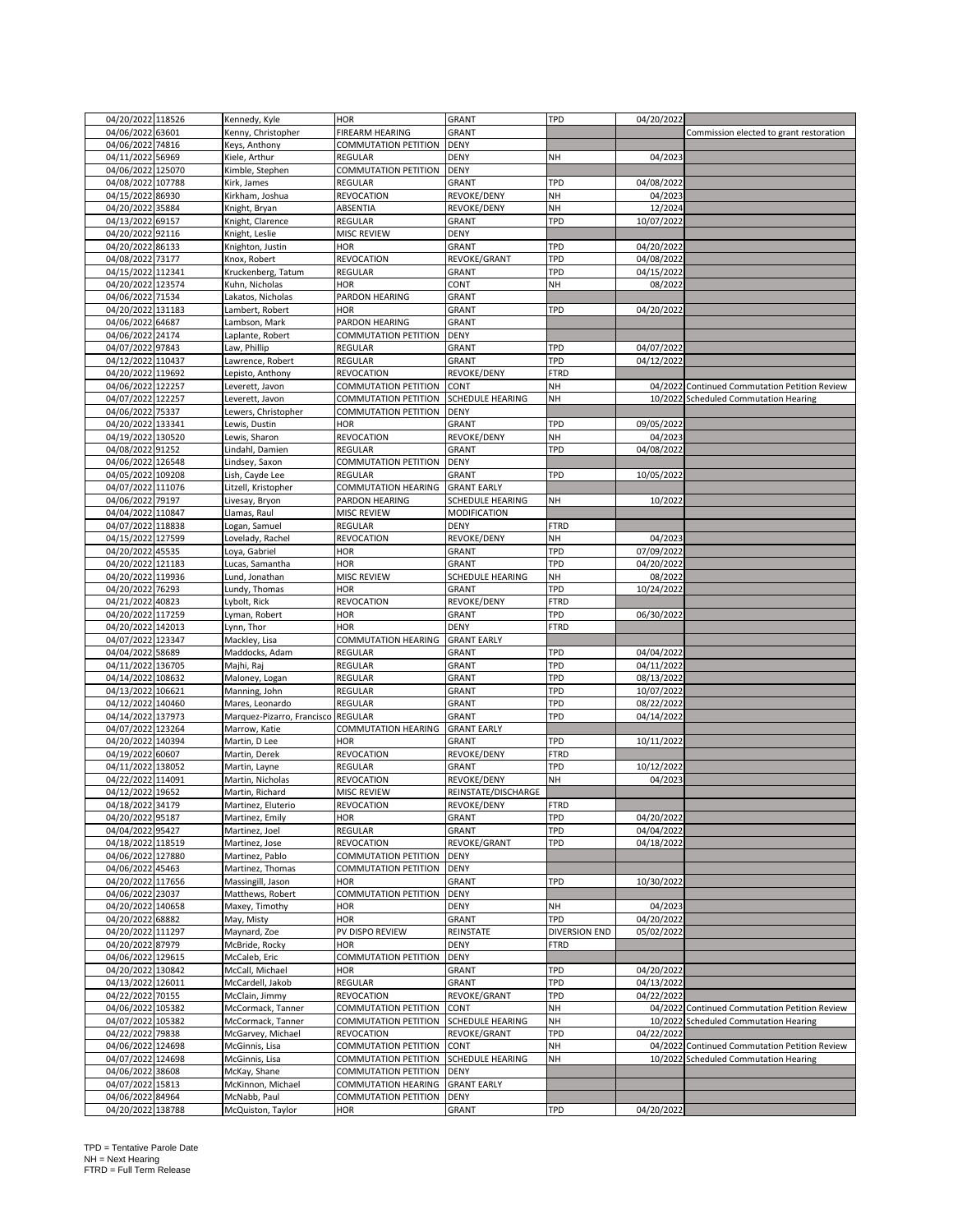| 04/22/2022 95735                      | McSherry, John                    | REVOCATION           | REVOKE/DENY         | NΗ            | 04/2023    |                                                   |
|---------------------------------------|-----------------------------------|----------------------|---------------------|---------------|------------|---------------------------------------------------|
| 04/20/2022 65361                      | Mecham, Lynne                     | <b>SIPR REVIEW</b>   | <b>DENY</b>         |               |            |                                                   |
| 04/07/2022 108965                     | Mendez, Andres                    | COMMUTATION HEARING  | <b>GRANT EARLY</b>  |               |            |                                                   |
| 04/12/2022 35779                      |                                   | <b>REGULAR</b>       | <b>DENY</b>         | NH            |            |                                                   |
|                                       | Mendoza, Juan                     |                      |                     |               | 04/2023    |                                                   |
| 04/05/2022 101333                     | Meraz, Martin                     | REGULAR              | GRANT               | TPD           | 04/05/2022 |                                                   |
| 04/06/2022 107758                     | Merrill, Colton                   | COMMUTATION PETITION | <b>DENY</b>         |               |            |                                                   |
| 04/20/2022 50682                      | Miller, Ryan                      | MISC REVIEW          | MODIFICATION        |               |            |                                                   |
| 04/12/2022 140748                     | Miller, Virgil                    | REGULAR              | DENY                | NΗ            | 04/2023    |                                                   |
|                                       |                                   |                      |                     |               |            |                                                   |
| 04/11/2022 104630                     | Milloway, Nicholas                | REGULAR              | <b>DENY</b>         | NH            | 04/2023    |                                                   |
| 04/20/2022 135132                     | Mitchell, Isaiah                  | <b>HOR</b>           | GRANT               | TPD           | 10/11/2022 |                                                   |
| 04/20/2022 35495                      | Mitchell, Rob                     | <b>SIPR REVIEW</b>   | <b>DENY</b>         |               |            |                                                   |
| 04/04/2022<br>82276                   | Montgomery, Joshua                | SIPR HEARING         | GRANT               | TPD           | 04/04/2022 |                                                   |
|                                       |                                   |                      |                     |               |            |                                                   |
| 04/04/2022 51085                      | Moon, Monte                       | REGULAR              | <b>DENY</b>         | NH            | 04/2024    |                                                   |
| 04/04/2022 67564                      | Moore, Dustin                     | REGULAR              | <b>DENY</b>         | NH            | 04/2024    |                                                   |
| 04/19/2022<br>119493                  | Morales, Alonso                   | REVOCATION           | REVOKE/DENY         | <b>FTRD</b>   |            |                                                   |
| 04/06/2022 92593                      | Morales, Desiree                  | MISC REVIEW          | <b>MODIFICATION</b> |               |            |                                                   |
|                                       |                                   |                      |                     |               |            |                                                   |
| 04/04/2022 133921                     | Morgan, Braydon                   | REGULAR              | GRANT               | TPD           | 04/04/2022 |                                                   |
| 04/15/2022 17036                      | Morris, Darrel                    | REVOCATION           | CONT                | NH            | 05/2022    |                                                   |
| 04/20/2022 109251                     | Morrison, Cody                    | HOR                  | CONT                | NH            | 06/2022    |                                                   |
| 04/05/2022 95647                      | Moser, Tyler                      | REGULAR              | <b>DENY</b>         | NH            | 04/2023    |                                                   |
|                                       |                                   |                      |                     |               |            |                                                   |
| 04/06/2022 132218                     | Moss, Jordan                      | COMMUTATION PETITION | <b>DENY</b>         |               |            |                                                   |
| 04/20/2022 121556                     | Mrsic, Edisa                      | PV DISPO REVIEW      | REINSTATE           | DIVERSION END | 05/02/2022 |                                                   |
| 04/20/2022 89485                      | Mueller, Jeffery                  | HOR                  | GRANT               | TPD           | 10/03/2022 |                                                   |
| 04/15/2022 94878                      | Muguira, John                     | REGULAR              | DENY                | NH            | 04/2023    |                                                   |
|                                       |                                   |                      |                     |               |            |                                                   |
| 04/06/2022 122315                     | Munoz, Olivia                     | COMMUTATION PETITION | <b>DENY</b>         |               |            |                                                   |
| 04/20/2022 123909                     | Murillo, Miriam                   | HOR                  | GRANT               | TPD           | 04/20/2022 |                                                   |
| 04/06/2022 37877                      | Murphy, Michael                   | COMMUTATION PETITION | <b>DENY</b>         |               |            |                                                   |
| 04/05/2022 121886                     | Muscarella, Cody                  | <b>REGULAR</b>       | GRANT               | TPD           | 04/05/2022 |                                                   |
|                                       |                                   |                      |                     |               |            |                                                   |
| 04/20/2022 75497                      | Mydland, Tanecia                  | MISC REVIEW          | NO ACTION TAKEN     |               |            |                                                   |
| 04/06/2022 78579                      | Najera, Rosemarie                 | FIREARM HEARING      | GRANT               |               |            | Commission elected to grant restoration           |
| 04/21/2022 94400                      | Navarrete, Hector                 | REVOCATION           | REVOKE/DENY         | NH            | 04/2024    |                                                   |
| 04/20/2022<br>88867                   | Neira, Alana                      | <b>HOR</b>           | <b>DENY</b>         | <b>FTRD</b>   |            |                                                   |
|                                       |                                   |                      |                     |               |            |                                                   |
| 04/22/2022 61128                      | Nevarez, Conrad                   | REVOCATION           | REVOKE/DENY         | <b>FTRD</b>   |            |                                                   |
| 04/06/2022<br>94992                   | Newberry, Jay                     | COMMUTATION PETITION | <b>DENY</b>         |               |            |                                                   |
| 04/06/2022 35817                      | Newman, Joseph                    | COMMUTATION PETITION | <b>DENY</b>         |               |            |                                                   |
| 04/04/2022 69193                      | Nienburg, Raymond                 | <b>REGULAR</b>       | <b>DENY</b>         | NΗ            | 04/2024    |                                                   |
|                                       |                                   |                      |                     |               |            |                                                   |
| 04/06/2022 137996                     | Nisley, Martin                    | COMMUTATION PETITION | <b>DENY</b>         |               |            |                                                   |
| 04/19/2022 101956                     | Noah, Ricardo                     | REVOCATION           | REVOKE/DENY         | <b>FTRD</b>   |            |                                                   |
| 04/06/2022 70108                      | Norman, Anthony                   | COMMUTATION PETITION | <b>DENY</b>         |               |            |                                                   |
|                                       |                                   |                      |                     |               |            |                                                   |
|                                       |                                   |                      |                     |               |            |                                                   |
| 04/06/2022 92780                      | Nunez, Fausto                     | COMMUTATION PETITION | CONT                | NΗ            |            | 04/2022 Continued Commutation Petition Review     |
| 04/07/2022 92780                      | Nunez, Fausto                     | COMMUTATION PETITION | SCHEDULE HEARING    | NH            |            | 10/2022 Scheduled Commutation Hearing             |
| 04/06/2022 75920                      | Nuss, Elijah                      | COMMUTATION PETITION | <b>DENY</b>         |               |            |                                                   |
|                                       |                                   |                      |                     |               |            |                                                   |
| 04/19/2022 127060                     | Nutsch, Devon                     | REVOCATION           | REVOKE/DENY         | NΗ            | 04/2023    |                                                   |
| 04/20/2022 119631                     | Ochoa-Pena, Javier                | HOR                  | GRANT               | TPD           | 04/20/2022 |                                                   |
| 04/14/2022 62637                      | Ogden, Laurie                     | REGULAR              | GRANT               | TPD           | 05/19/2022 |                                                   |
|                                       |                                   |                      |                     |               |            |                                                   |
| 04/06/2022 36522                      | Ohr, Song                         | PARDON HEARING       | GRANT               |               |            |                                                   |
| 04/15/2022 87949                      | Olson, Jessica                    | REGULAR              | DENY                | NΗ            | 04/2023    |                                                   |
| 04/05/2022 141390                     | O'Malley, Clayton                 | <b>REGULAR</b>       | <b>DENY</b>         | NH            | 04/2023    |                                                   |
| 04/22/2022 91177                      | O'Neal, Scott                     | REVOCATION           | REVOKE/DENY         | NH            | 04/2023    |                                                   |
| 04/20/2022 109467                     | Oregon, Pedro                     | <b>HOR</b>           | <b>DENY</b>         | <b>FTRD</b>   |            |                                                   |
|                                       |                                   |                      |                     |               |            |                                                   |
| 04/21/2022 116372                     | Orelus, John                      | REVOCATION           | REVOKE/GRANT        | TPD           | 04/21/2022 |                                                   |
| 04/20/2022 138630                     | Ormiston, Alan                    | HOR                  | <b>DENY</b>         | <b>FTRD</b>   |            |                                                   |
| 04/20/2022 125531                     | Ornelas-Martinez, Gabriel         | <b>HOR</b>           | GRANT               | TPD           | 04/20/2022 |                                                   |
| 04/22/2022 90035                      | Osborne, Robert                   | <b>REVOCATION</b>    | REVOKE/DENY         | NH            | 01/2024    |                                                   |
|                                       |                                   |                      |                     |               |            |                                                   |
| 04/20/2022 112754                     | Oshea, Kalen                      | <b>HOR</b>           | GRANT               | TPD           | 04/20/2022 |                                                   |
| 04/06/2022 24465                      | Osterhoudt, Franklin              | COMMUTATION PETITION | <b>DENY</b>         |               |            |                                                   |
| 04/06/2022 126345                     | Ostrom, Jay                       | COMMUTATION PETITION | <b>DENY</b>         |               |            |                                                   |
| 04/20/2022 118564                     | Oviedo, Estevan                   | HOR                  | CONT                | NΗ            | 11/2022    |                                                   |
|                                       |                                   |                      |                     |               |            |                                                   |
| 04/20/2022 119372                     | Page, Anthony                     | REVOCATION           | REVOKE/DENY         | <b>FTRD</b>   |            |                                                   |
| 04/06/2022 70210                      | Palomarez, Robert                 | FIREARM HEARING      | SCHEDULE HEARING    | NH            |            | 10/2022 Scheduled Firearms Restoration Hearing in |
| 04/15/2022 80143                      | Palomo, Miguel                    | REGULAR              | <b>GRANT</b>        | TPD           | 04/28/2022 |                                                   |
| 04/06/2022 63127                      | Parker, Gary                      | PARDON HEARING       | <b>GRANT</b>        |               |            |                                                   |
| 04/20/2022 67424                      | Parker, Russell                   | PV DISPO REVIEW      | TO COMMISSION       |               |            |                                                   |
|                                       |                                   |                      |                     |               |            |                                                   |
| 04/20/2022 127677                     | Parker, Samuel                    | HOR                  | <b>DENY</b>         | <b>FTRD</b>   |            |                                                   |
| 04/06/2022 97043                      | Parks, Silas                      | COMMUTATION PETITION | <b>DENY</b>         |               |            |                                                   |
| 04/04/2022 110193                     | Pate, Barry                       | <b>REGULAR</b>       | <b>DENY</b>         | NΗ            | 04/2024    |                                                   |
|                                       |                                   |                      |                     |               |            |                                                   |
| 04/06/2022 113514                     | Paul, Michael                     | COMMUTATION PETITION | <b>DENY</b>         |               |            |                                                   |
| 04/06/2022 26915                      | Paz, Federico                     | COMMUTATION PETITION | <b>DENY</b>         |               |            |                                                   |
| 04/06/2022 89254                      | Peak, Stephen                     | COMMUTATION PETITION | <b>DENY</b>         |               |            |                                                   |
| 04/06/2022 46816                      | Pearce, Thomas                    | PARDON HEARING       | SCHEDULE HEARING    | NΗ            | 10/2022    |                                                   |
|                                       |                                   |                      |                     |               |            |                                                   |
| 04/20/2022<br>48192                   | Peel, Jack                        | SIPR REVIEW          | <b>DENY</b>         |               |            |                                                   |
| 04/14/2022 77619                      | Pena, Richard                     | REGULAR              | <b>GRANT</b>        | TPD           | 04/14/2022 |                                                   |
| 04/20/2022 117213                     | Peralta, Alex                     | REVOCATION           | REVOKE/DENY         | <b>FTRD</b>   |            |                                                   |
| 04/07/2022 103305                     | Perez-Sanchez, Edgar              | FIREARM HEARING      | GRANT               |               |            |                                                   |
|                                       |                                   |                      |                     |               |            |                                                   |
| 04/12/2022 66185                      | Perkins, James                    | REGULAR              | DENY                | NΗ            | 04/2023    |                                                   |
| 04/13/2022 72417                      | Peterman, Andrew                  | REGULAR              | DENY                | NΗ            | 04/2023    |                                                   |
| 04/06/2022 121967                     | Peterson, Joseph                  | COMMUTATION PETITION | <b>DENY</b>         |               |            |                                                   |
|                                       |                                   | SIPR REVIEW          | <b>DENY</b>         |               |            |                                                   |
| 04/20/2022 102077<br>04/06/2022 70525 | Petree, Ricky<br>Phillips, Steven | FIREARM HEARING      | SCHEDULE HEARING    | NH            |            | 10/2022 Scheduled Firearms Restoration Hearing in |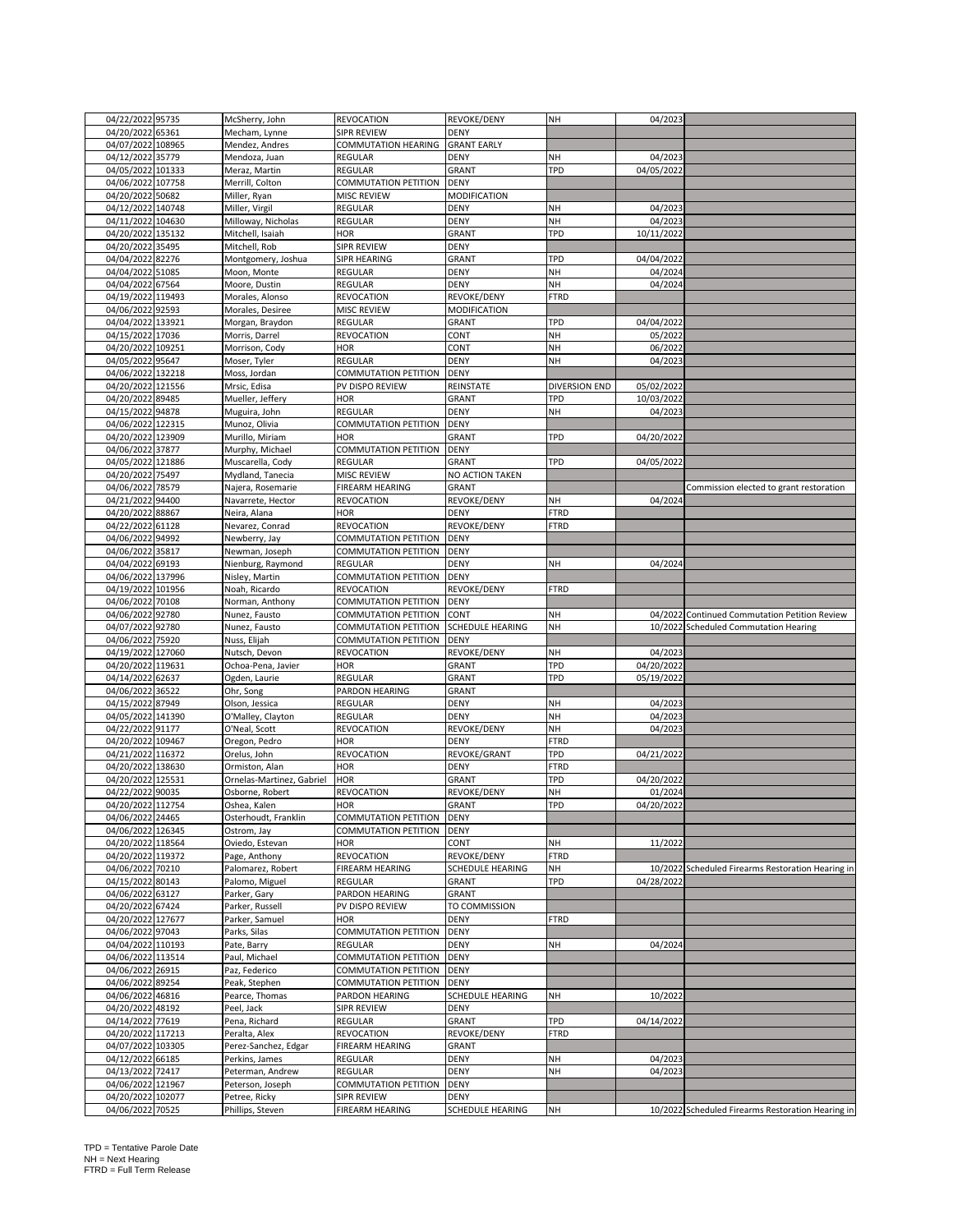| 04/06/2022 19465     | Phippen, Thomas        | COMMUTATION PETITION CONT   |                     | NH            |            | 04/2022 Continued Commutation Petition Review |
|----------------------|------------------------|-----------------------------|---------------------|---------------|------------|-----------------------------------------------|
| 04/07/2022 19465     | Phippen, Thomas        | COMMUTATION PETITION        | SCHEDULE HEARING    | NH            |            | 10/2022 Scheduled Commutation Hearing         |
| 04/21/2022 126633    | Pierre, James          | REVOCATION                  | REVOKE/DENY         | NH            | 04/2023    |                                               |
| 04/20/2022 101622    | Pina, Rogelio          | <b>HOR</b>                  | GRANT               | TPD           | 07/05/2022 |                                               |
|                      |                        |                             |                     |               |            |                                               |
| 04/20/2022 99789     | Pineda, Eusebio        | SIPR REVIEW                 | <b>DENY</b>         |               |            |                                               |
| 04/22/2022 122373    | Pister, Jeffery        | REVOCATION                  | REVOKE/GRANT        | TPD           | 04/22/2022 |                                               |
| 04/13/2022 133583    | Pittman, Lennie        | REGULAR                     | GRANT               | TPD           | 04/13/2022 |                                               |
| 04/11/2022 64797     | Plentywounds, Lyle     | REGULAR                     | GRANT               | TPD           | 08/14/2022 |                                               |
| 04/15/2022<br>125839 | Poisel, Brandon        | REGULAR                     | CONT                | NΗ            | 05/2022    |                                               |
| 04/20/2022 118395    | Porter, Crystal        | HOR                         | GRANT               | TPD           | 10/29/2022 |                                               |
| 04/12/2022 128387    | Porter, Joshua         | REGULAR                     | <b>DENY</b>         | NH            | 04/2023    |                                               |
| 04/20/2022<br>138134 | Postgate, Brandon      | HOR                         | DENY                | <b>FTRD</b>   |            |                                               |
| 04/20/2022 24360     | Postma, Charles        | HOR                         |                     | TPD           |            |                                               |
|                      |                        |                             | GRANT               |               | 04/20/2022 |                                               |
| 04/08/2022 119790    | Powell, Jesse          | REGULAR                     | DENY                | NH            | 04/2024    |                                               |
| 04/20/2022 126050    | Powers, Derek          | <b>HOR</b>                  | GRANT               | TPD           | 10/22/2022 |                                               |
| 04/20/2022 124440    | Prater, Jose           | MISC REVIEW                 | <b>DENY</b>         |               |            |                                               |
| 04/20/2022 39531     | Prescott, Edward       | HOR                         | GRANT               | TPD           | 06/30/2022 |                                               |
| 04/07/2022 112534    | Proctor, Caley         | COMMUTATION HEARING         | <b>GRANT EARLY</b>  |               |            |                                               |
| 04/19/2022 78486     | Raines, Jacob          | REVOCATION                  | REVOKE/DENY         | NΗ            | 10/2022    |                                               |
| 04/20/2022 83474     | Raleigh, Michael       | HOR                         | <b>GRANT</b>        | <b>TPD</b>    | 04/20/2022 |                                               |
| 04/11/2022<br>107678 | Ramirez, David         | REGULAR                     | <b>DENY</b>         | NH            | 04/2023    |                                               |
|                      |                        |                             |                     |               |            |                                               |
| 04/07/2022 50083     | Rangel, Phillip        | FIREARM HEARING             | GRANT               |               |            |                                               |
| 04/06/2022 99600     | Rankin, Steven         | COMMUTATION PETITION        | <b>DENY</b>         |               |            |                                               |
| 04/11/2022 120005    | Rasmussen, Nickolas    | REVOCATION                  | REINSTATE/DISCHARGE |               |            |                                               |
| 04/20/2022<br>87831  | Ravellette, Amanda     | HOR                         | <b>DENY</b>         | <b>FTRD</b>   |            |                                               |
| 04/06/2022 135100    | Rawson, Jonathan       | COMMUTATION PETITION        | <b>DENY</b>         |               |            |                                               |
| 04/05/2022 87458     | Rebollozo, Juan        | REGULAR                     | GRANT               | TPD           | 04/05/2022 |                                               |
| 04/20/2022 138287    | Redger, Jordan         | MISC REVIEW                 | MODIFICATION        |               |            |                                               |
| 04/20/2022 117012    | Reese-Misay, Rome      | DOR REVIEW                  | DENY                | <b>FTRD</b>   |            |                                               |
|                      |                        |                             |                     |               |            |                                               |
| 04/14/2022 86701     | Reisinger, Leonard     | REGULAR                     | <b>GRANT</b>        | TPD           | 04/14/2022 |                                               |
| 04/04/2022 122427    | Reizenstein, Calvin    | REGULAR                     | <b>DENY</b>         | NΗ            | 04/2024    |                                               |
| 04/20/2022 123111    | Renteria, Marcos       | HOR                         | GRANT               | TPD           | 10/31/2022 |                                               |
| 04/06/2022 46448     | Reynolds, Ray          | COMMUTATION PETITION        | <b>DENY</b>         |               |            |                                               |
| 04/20/2022<br>99455  | Rhoden, Joshua         | ABSENTIA                    | REVOKE/DENY         | NΗ            | 10/2022    |                                               |
| 04/05/2022 131435    | Riach, Bredonn         | REGULAR                     | GRANT               | TPD           | 04/05/2022 |                                               |
| 04/20/2022 141863    | Ricks, Wayne           | <b>HOR</b>                  | GRANT               | TPD           | 11/18/2022 |                                               |
| 04/06/2022 78679     | Rieser, Kurt           | COMMUTATION PETITION        | <b>DENY</b>         |               |            |                                               |
|                      |                        |                             |                     |               |            |                                               |
| 04/06/2022 111471    | Riggins, Joshua        | PARDON HEARING              | SCHEDULE HEARING    | NH            | 10/2022    |                                               |
| 04/04/2022 131797    | Riggs, Aaron           | REGULAR                     | CONT                | NH            | 10/2022    |                                               |
| 04/14/2022 79834     | Riggs, Scott           | REGULAR                     | <b>DENY</b>         | NΗ            | 04/2023    |                                               |
| 04/13/2022 97327     | Riley, Sean            | REGULAR                     | GRANT               | TPD           | 04/13/2022 |                                               |
| 04/06/2022<br>30651  | Rindlishbacher, Justin | COMMUTATION PETITION        | <b>DENY</b>         |               |            |                                               |
| 04/06/2022<br>101681 | Rinkin, Dana           | COMMUTATION PETITION        | DENY                |               |            |                                               |
| 04/20/2022 107332    | Ritter, Marquis        | ABSENTIA                    | REVOKE/DENY         | NΗ            | 09/2023    |                                               |
| 04/20/2022 130946    | Rivera, Gilbert Le     | HOR                         | GRANT               | TPD           | 04/20/2022 |                                               |
|                      |                        |                             |                     |               |            |                                               |
| 04/07/2022<br>102931 | Roberts, Bradley       | COMMUTATION HEARING         | <b>GRANT EARLY</b>  |               |            |                                               |
| 04/20/2022 78500     | Rodriguez, Daniel      | PV DISPO REVIEW             | REINSTATE           | DIVERSION END | 05/02/2022 |                                               |
| 04/20/2022<br>109141 | Rogers, Mark           | HOR                         | <b>GRANT</b>        | TPD           | 04/20/2022 |                                               |
| 04/06/2022 76613     | Rojas, Jonathon        | COMMUTATION PETITION        | <b>DENY</b>         |               |            |                                               |
| 04/18/2022 101452    | Rojas, Micah           | REVOCATION                  | REVOKE/DENY         | NΗ            | 04/2023    |                                               |
| 04/06/2022<br>142840 | Rosen, Tony            | PARDON HEARING              | SCHEDULE HEARING    | NΗ            | 10/2022    |                                               |
| 04/06/2022 85308     | Ross, Richard          | COMMUTATION PETITION        | DENY                |               |            |                                               |
| 04/04/2022 120161    | Saffery, Michael       | REGULAR                     | GRANT               | TPD           | 09/20/2022 |                                               |
|                      |                        | COMMUTATION PETITION        | <b>DENY</b>         |               |            |                                               |
| 04/06/2022 82234     | Sale, April            |                             |                     |               |            |                                               |
| 04/22/2022 83663     | Salinas, Fabian        | <b>REVOCATION</b>           | REVOKE/DENY         | <b>FTRD</b>   |            |                                               |
| 04/15/2022 108741    | Sanchez, Jorge         | <b>REGULAR</b>              | GRANT               | TPD           | 10/19/2022 |                                               |
| 04/06/2022 105439    | Sanchez-Castro, Juan   | <b>COMMUTATION PETITION</b> | <b>DENY</b>         |               |            |                                               |
| 04/20/2022 93967     | Sanders, Joshua        | <b>DOR REVIEW</b>           | SCHEDULE HEARING    | NΗ            | 01/2023    |                                               |
| 04/15/2022 135355    | Sanders, Matthew       | <b>REGULAR</b>              | GRANT               | TPD           | 04/15/2022 |                                               |
| 04/20/2022 71973     | Sanders, Spencer       | MISC REVIEW                 | MODIFICATION        |               |            |                                               |
| 04/20/2022 67420     | Sanderson, Eric        | <b>HOR</b>                  | GRANT               | TPD           | 10/14/2022 |                                               |
| 04/05/2022 83281     | Savage, Justin         |                             |                     | TPD           | 04/05/2022 |                                               |
|                      |                        | REGULAR                     | <b>GRANT</b>        |               |            |                                               |
| 04/07/2022 121923    | Schechter, Edward      | COMMUTATION HEARING         | <b>GRANT EARLY</b>  |               |            |                                               |
| 04/19/2022 108174    | Schmidt, Cassandra     | REVOCATION                  | REVOKE/DENY         | NH            | 10/2022    |                                               |
| 04/12/2022 114751    | Schwabrow, Tyeler      | REGULAR                     | <b>DENY</b>         | NH            | 04/2024    |                                               |
| 04/18/2022 128426    | Sepanski, Jeremy       | <b>REVOCATION</b>           | REVOKE/GRANT        | TPD           | 04/18/2022 |                                               |
| 04/06/2022 93950     | Shaughnessy, Whitney   | PARDON HEARING              | <b>GRANT</b>        |               |            |                                               |
| 04/06/2022 88074     | Shetler, Marsha        | COMMUTATION PETITION        | CONT                | NΗ            |            | 04/2022 Continued Commutation Petition Review |
| 04/07/2022 88074     | Shetler, Marsha        | COMMUTATION PETITION        | SCHEDULE HEARING    | NH            |            | 10/2022 Scheduled Commutation Hearing         |
| 04/19/2022 62574     | Shier, Loni            | REVOCATION                  | REVOKE/DENY         | NΗ            | 04/2023    |                                               |
|                      |                        |                             |                     |               |            |                                               |
| 04/20/2022 104480    | Shuff, Nicholas        | <b>HOR</b>                  | GRANT               | TPD           | 10/07/2022 |                                               |
| 04/22/2022 71811     | Shuster, Sharon        | REVOCATION                  | REVOKE/DENY         | <b>FTRD</b>   |            |                                               |
| 04/20/2022 139499    | Siefke, Dale           | HOR                         | <b>GRANT</b>        | TPD           | 04/30/2022 |                                               |
| 04/05/2022 125933    | Sierra, Joshua         | REGULAR                     | <b>DENY</b>         | <b>FTRD</b>   |            |                                               |
| 04/19/2022 130139    | Sifuentes, Jacob       | REVOCATION                  | REVOKE/DENY         | <b>FTRD</b>   |            |                                               |
| 04/06/2022 86435     | Slack, Christopher     | COMMUTATION PETITION        | <b>DENY</b>         |               |            |                                               |
| 04/14/2022 121107    | Slagel, Cole           | <b>REGULAR</b>              | GRANT               | TPD           | 04/14/2022 |                                               |
| 04/21/2022 41703     | Smith, Aaron           | REVOCATION                  | REVOKE/DENY         | NH            | 10/2023    |                                               |
|                      |                        | COMMUTATION PETITION        | <b>DENY</b>         |               |            |                                               |
| 04/06/2022 85369     | Smith, Christopher     |                             |                     |               |            |                                               |

TPD = Tentative Parole Date NH = Next Hearing FTRD = Full Term Release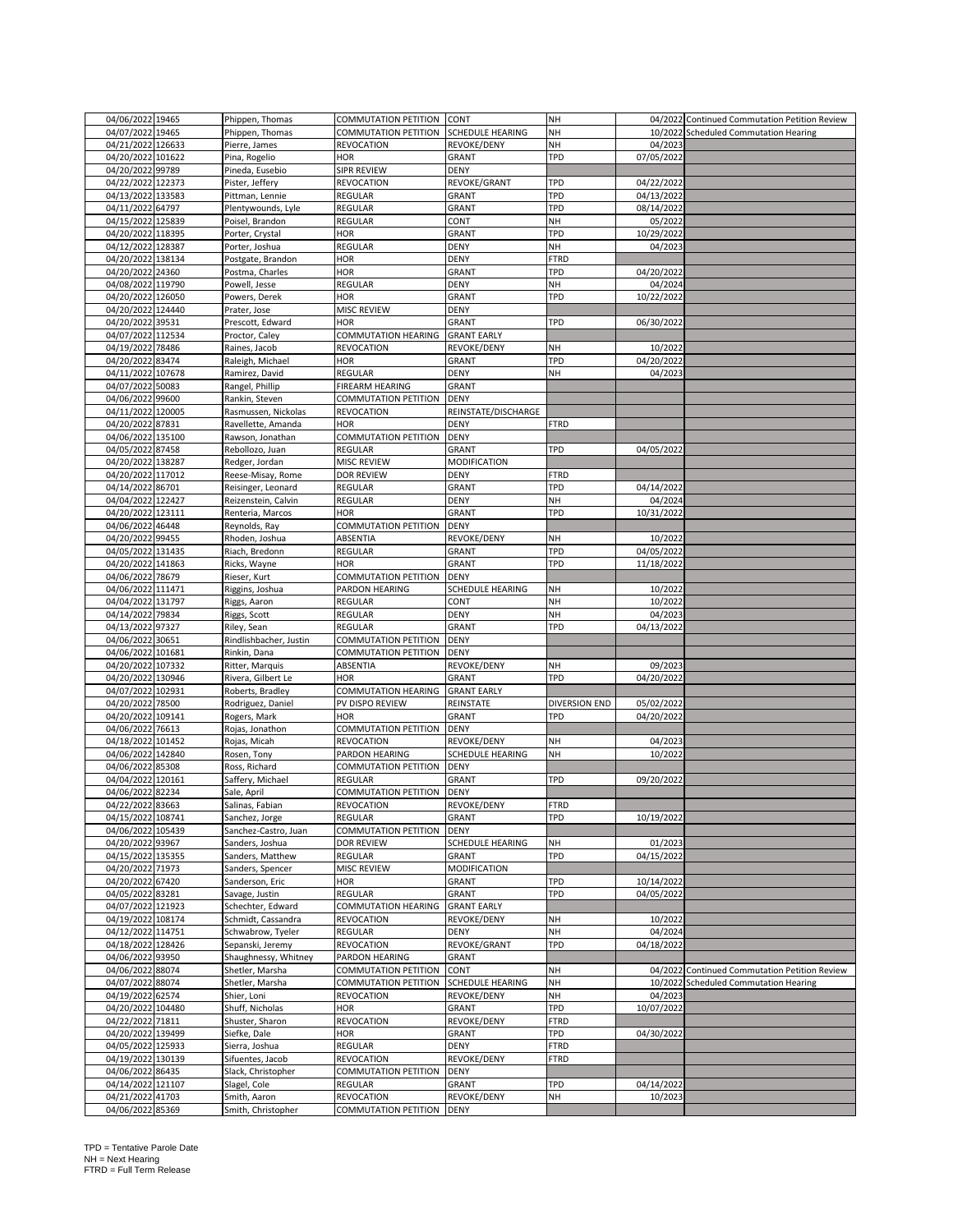| 04/22/2022 121196                     |                                    |                             |                       |                      |                          |  |
|---------------------------------------|------------------------------------|-----------------------------|-----------------------|----------------------|--------------------------|--|
|                                       | Smith, Latrisha                    | REVOCATION                  | REVOKE/DENY           | NH                   | 04/2023                  |  |
| 04/20/2022 116850                     | Smith, Mason                       | <b>HOR</b>                  | <b>DENY</b>           | <b>FTRD</b>          |                          |  |
| 04/21/2022 107833                     | Solis, Peter                       | REVOCATION                  | REVOKE/DENY           | <b>FTRD</b>          |                          |  |
|                                       |                                    |                             |                       |                      |                          |  |
| 04/20/2022 114658                     | Soto, Omar                         | REVOCATION                  | REVOKE/DENY           | <b>FTRD</b>          |                          |  |
| 04/20/2022 87619                      | Souriya, Khamma                    | HOR                         | <b>GRANT</b>          | TPD                  | 10/08/2022               |  |
| 04/06/2022 106471                     | Spencer, Dyllon                    | COMMUTATION PETITION        | DENY                  |                      |                          |  |
|                                       |                                    |                             |                       |                      |                          |  |
| 04/06/2022 60618                      | Sperry, Sean                       | PARDON HEARING              | SCHEDULE HEARING      | NΗ                   | 10/2022                  |  |
| 04/06/2022 91189                      | Spicer, Jeremiah                   | COMMUTATION PETITION        | <b>DENY</b>           |                      |                          |  |
| 04/20/2022 124017                     | Spikes, Eva                        | <b>HOR</b>                  | GRANT                 | TPD                  | 04/20/2022               |  |
|                                       |                                    |                             |                       |                      |                          |  |
| 04/15/2022 114551                     | Stansberry, David                  | REGULAR                     | <b>DENY</b>           | NH                   | 04/2023                  |  |
| 04/20/2022 101599                     | Steele, Colby                      | <b>SIPR REVIEW</b>          | SCHEDULE HEARING      | NH                   | 02/2024                  |  |
|                                       |                                    |                             |                       | NH                   |                          |  |
| 04/06/2022<br>34539                   | Steele, Michael                    | PARDON HEARING              | SCHEDULE HEARING      |                      | 10/2022                  |  |
| 04/20/2022 97406                      | Stephan, Andrew                    | <b>HOR</b>                  | GRANT                 | <b>TPD</b>           | 04/20/2022               |  |
| 04/20/2022 128889                     | Stephenson, Brandon                | REVOCATION                  | REVOKE/DENY           | FTRD                 |                          |  |
|                                       |                                    |                             |                       | TPD                  | 07/16/2022               |  |
| 04/11/2022<br>141790                  | Stewart, Louis                     | REGULAR                     | <b>GRANT</b>          |                      |                          |  |
| 04/20/2022 132855                     | Stone, Cooper                      | HOR                         | <b>DENY</b>           | FTRD                 |                          |  |
| 04/19/2022 65947                      | Storey, Nicholas                   | REVOCATION                  | REVOKE/DENY           | FTRD                 |                          |  |
|                                       |                                    |                             |                       |                      |                          |  |
| 04/06/2022 84076                      | Storm, Rickie                      | COMMUTATION PETITION        | <b>DENY</b>           |                      |                          |  |
| 04/08/2022 72086                      | Stover, Curtis                     | <b>REGULAR</b>              | <b>DENY</b>           | NH                   | 04/2027                  |  |
| 04/06/2022 104772                     | Straley, Michael                   | COMMUTATION PETITION        | <b>DENY</b>           |                      |                          |  |
|                                       |                                    |                             |                       |                      |                          |  |
| 04/13/2022 113076                     | Striker, Shane                     | SIPR HEARING                | <b>GRANT</b>          | TPD                  | 04/13/2022               |  |
| 04/06/2022 87621                      | Stropkai, Aaron                    | COMMUTATION PETITION        | DENY                  |                      |                          |  |
| 04/04/2022 118833                     | Stroud, Daniel                     | SIPR HEARING                | <b>DENY</b>           | FTRD                 |                          |  |
|                                       |                                    |                             |                       |                      |                          |  |
| 04/06/2022 18235                      | Stuart, Gene                       | COMMUTATION PETITION        | DENY                  |                      |                          |  |
| 04/20/2022 116048                     | Stuckman, Tatyshya                 | <b>HOR</b>                  | GRANT                 | TPD                  | 04/20/2022               |  |
| 04/20/2022 122223                     | Summers, Daniel                    | HOR                         | <b>GRANT</b>          | TPD                  | 10/17/2022               |  |
|                                       |                                    |                             |                       |                      |                          |  |
| 04/18/2022 79901                      | Summers, Steven                    | REVOCATION                  | CONT                  | NH                   | 10/2022                  |  |
| 04/13/2022 110582                     | Sustaita, Baldemar                 | <b>REGULAR</b>              | GRANT                 | TPD                  | 04/15/2022               |  |
| 04/07/2022 58529                      | Swartz, Konrad                     | FIREARM HEARING             | <b>GRANT</b>          |                      |                          |  |
|                                       |                                    |                             |                       |                      |                          |  |
| 04/13/2022 140678                     | Swayze, Michael                    | REGULAR                     | GRANT                 | TPD                  | 09/27/2022               |  |
| 04/21/2022 86424                      | Tanner, Daniel                     | REVOCATION                  | REVOKE/DENY           | <b>FTRD</b>          |                          |  |
| 04/20/2022 128787                     | Taylor, Brianna                    | PV DISPO REVIEW             | REINSTATE             | <b>DIVERSION END</b> | 05/11/2022               |  |
|                                       |                                    |                             |                       |                      |                          |  |
| 04/04/2022 79033                      | Taylor, Michael                    | REGULAR                     | DENY                  | NH                   | 04/2024                  |  |
| 04/08/2022<br>93962                   | Taylor, Mitch                      | REGULAR                     | GRANT                 | TPD                  | 04/08/2022               |  |
|                                       |                                    |                             |                       |                      |                          |  |
| 04/06/2022 62590                      | Taylor, Robert                     | COMMUTATION PETITION        | <b>DENY</b>           |                      |                          |  |
| 04/14/2022 121153                     | Tetrault, Daniel                   | REGULAR                     | <b>GRANT</b>          | TPD                  | 04/26/2022               |  |
| 04/20/2022 111130                     | Thayer, Michael                    | <b>HOR</b>                  | GRANT                 | TPD                  | 06/22/2022               |  |
|                                       |                                    |                             |                       |                      |                          |  |
| 04/21/2022 102887                     | Thomas, Caleb                      | REVOCATION                  | REVOKE/GRANT          | TPD                  | 04/21/2022               |  |
| 04/20/2022 117106                     | Thomas, Nicholace                  | <b>HOR</b>                  | GRANT                 | TPD                  | 05/06/2022               |  |
| 04/06/2022 113846                     | Thomas, Twain                      | COMMUTATION PETITION        | DENY                  |                      |                          |  |
|                                       |                                    |                             |                       |                      |                          |  |
| 04/11/2022 98551                      | Thomas-Enlowe, Trevor              | REGULAR                     | DENY                  | NH                   | 01/2023                  |  |
| 04/20/2022 135659                     | Thompson, Colby                    | <b>HOR</b>                  | DENY                  | NH                   | 04/2023                  |  |
| 04/11/2022 105491                     | Tindall, Michael                   | REGULAR                     | <b>DENY</b>           | FTRD                 |                          |  |
|                                       |                                    |                             |                       |                      |                          |  |
| 04/13/2022 82020                      | Tipton, Chad                       | REGULAR                     | GRANT                 | TPD                  | 04/13/2022               |  |
| 04/06/2022 130895                     | Toledo, Rubin                      | COMMUTATION PETITION        | <b>DENY</b>           |                      |                          |  |
| 04/13/2022 103803                     |                                    | <b>REGULAR</b>              |                       | NH                   |                          |  |
|                                       | Torstenbo, John                    |                             | DENY                  |                      | 04/2024                  |  |
| 04/04/2022 68840                      | Tortolano, Brent                   | REGULAR                     | GRANT                 | TPD                  | 10/10/2022               |  |
|                                       |                                    | REVOCATION                  | REVOKE/GRANT          | TPD                  |                          |  |
|                                       |                                    |                             |                       |                      |                          |  |
| 04/21/2022 96991                      | Trout, Phillip                     |                             |                       |                      | 04/21/2022               |  |
| 04/20/2022 92166                      | Turnboo, Travis                    | <b>HOR</b>                  | DENY                  | <b>FTRD</b>          |                          |  |
| 04/20/2022 125514                     | Tussey, Caleb                      | <b>HOR</b>                  | <b>DENY</b>           | <b>FTRD</b>          |                          |  |
|                                       |                                    |                             |                       |                      |                          |  |
| 04/22/2022 109223                     | Ulvestad, Wyatt                    | REVOCATION                  | REVOKE/DENY           | FTRD                 |                          |  |
| 04/06/2022 102520                     | Valencia, Robert                   | COMMUTATION PETITION        | <b>DENY</b>           |                      |                          |  |
| 04/06/2022 121293                     | Van Natta, Theodore                | COMMUTATION PETITION        | <b>DENY</b>           |                      |                          |  |
|                                       |                                    |                             |                       |                      |                          |  |
| 04/20/2022 57200                      | Van Twout, Hank                    | <b>HOR</b>                  | GRANT                 | TPD                  | 08/03/2022               |  |
| 04/06/2022 73184                      | Vasquez, Miguel                    | COMMUTATION PETITION        | <b>DENY</b>           |                      |                          |  |
| 04/13/2022 58982                      | Velasquez, Clifford                | REGULAR                     |                       |                      |                          |  |
| 04/20/2022 58982                      | Velasquez, Clifford                | REGULAR                     | DENY                  | FTRD                 |                          |  |
|                                       |                                    |                             |                       |                      |                          |  |
| 04/18/2022 105668                     | Villafuerte, Dakota                | REVOCATION                  | REVOKE/GRANT          | TPD                  | 04/18/2022               |  |
| 04/20/2022 41003                      | Vincent, Toby                      | ABSENTIA                    | REVOKE/DENY           | NH                   | 10/2022                  |  |
|                                       |                                    |                             | CONT                  |                      |                          |  |
| 04/12/2022<br>89698                   | Vogt, Brook                        | REGULAR                     |                       | NΗ                   | 07/2022                  |  |
| 04/04/2022 81268                      | Volk, Nathan                       | REGULAR                     | <b>GRANT</b>          | TPD                  | 04/04/2022               |  |
| 04/21/2022 98104                      | Wade, Jimmy                        | <b>REVOCATION</b>           | REVOKE/DENY           | <b>FTRD</b>          |                          |  |
| 04/06/2022 97734                      |                                    | <b>COMMUTATION PETITION</b> | <b>DENY</b>           |                      |                          |  |
|                                       | Wafford, Richard                   |                             |                       |                      |                          |  |
| 04/15/2022 36681                      | Waid, James                        | REGULAR                     | <b>GRANT</b>          | TPD                  | 04/15/2022               |  |
| 04/20/2022<br>100438                  | Walton, Tyler                      | HOR                         | <b>GRANT</b>          | TPD                  | 04/20/2022               |  |
|                                       |                                    |                             |                       | NH                   |                          |  |
| 04/13/2022 117246                     | Warner, John                       | REGULAR                     | DENY                  |                      | 04/2023                  |  |
| 04/13/2022 128640                     | Waters, Chad                       | REGULAR                     | <b>DENY</b>           | NH                   | 04/2024                  |  |
| 04/04/2022 137823                     | Waters, Zachary                    | REGULAR                     | DENY                  | NH                   | 04/2023                  |  |
|                                       |                                    |                             |                       |                      |                          |  |
| 04/06/2022 81331                      | Weed, Laurence                     | COMMUTATION PETITION        | <b>DENY</b>           |                      |                          |  |
| 04/19/2022 128832                     | Weekley, Brooklen                  | <b>REVOCATION</b>           | REVOKE/DENY           | <b>FTRD</b>          |                          |  |
| 04/20/2022<br>42375                   | Wheeler, Michael                   | <b>HOR</b>                  | GRANT                 | TPD                  | 10/08/2022               |  |
|                                       |                                    |                             |                       |                      |                          |  |
| 04/19/2022 96043                      | White, Chadwick                    | REVOCATION                  | REVOKE/GRANT          | TPD                  | 08/06/2022               |  |
| 04/06/2022<br>125932                  | White, Christian                   | COMMUTATION PETITION        | <b>DENY</b>           |                      |                          |  |
| 04/20/2022 40445                      | White, Eric                        | <b>HOR</b>                  | <b>GRANT</b>          | <b>TPD</b>           | 04/20/2022               |  |
|                                       |                                    |                             |                       |                      |                          |  |
| 04/08/2022 69207                      | Whitney, Jonathan                  | REGULAR                     | <b>DENY</b>           | NH                   | 04/2027                  |  |
| 04/22/2022 133423                     | Wickwire, Whitney                  | REVOCATION                  | REVOKE/DENY           | NH                   | 04/2023                  |  |
|                                       | Williams, James                    | REGULAR                     | GRANT                 | TPD                  |                          |  |
| 04/15/2022 59956                      |                                    |                             |                       |                      | 04/27/2022               |  |
| 04/19/2022 125618<br>04/20/2022 85311 | Williams, Jorell<br>Wilson, Daniel | REVOCATION<br><b>HOR</b>    | REVOKE/GRANT<br>GRANT | TPD<br>TPD           | 04/19/2022<br>04/20/2022 |  |